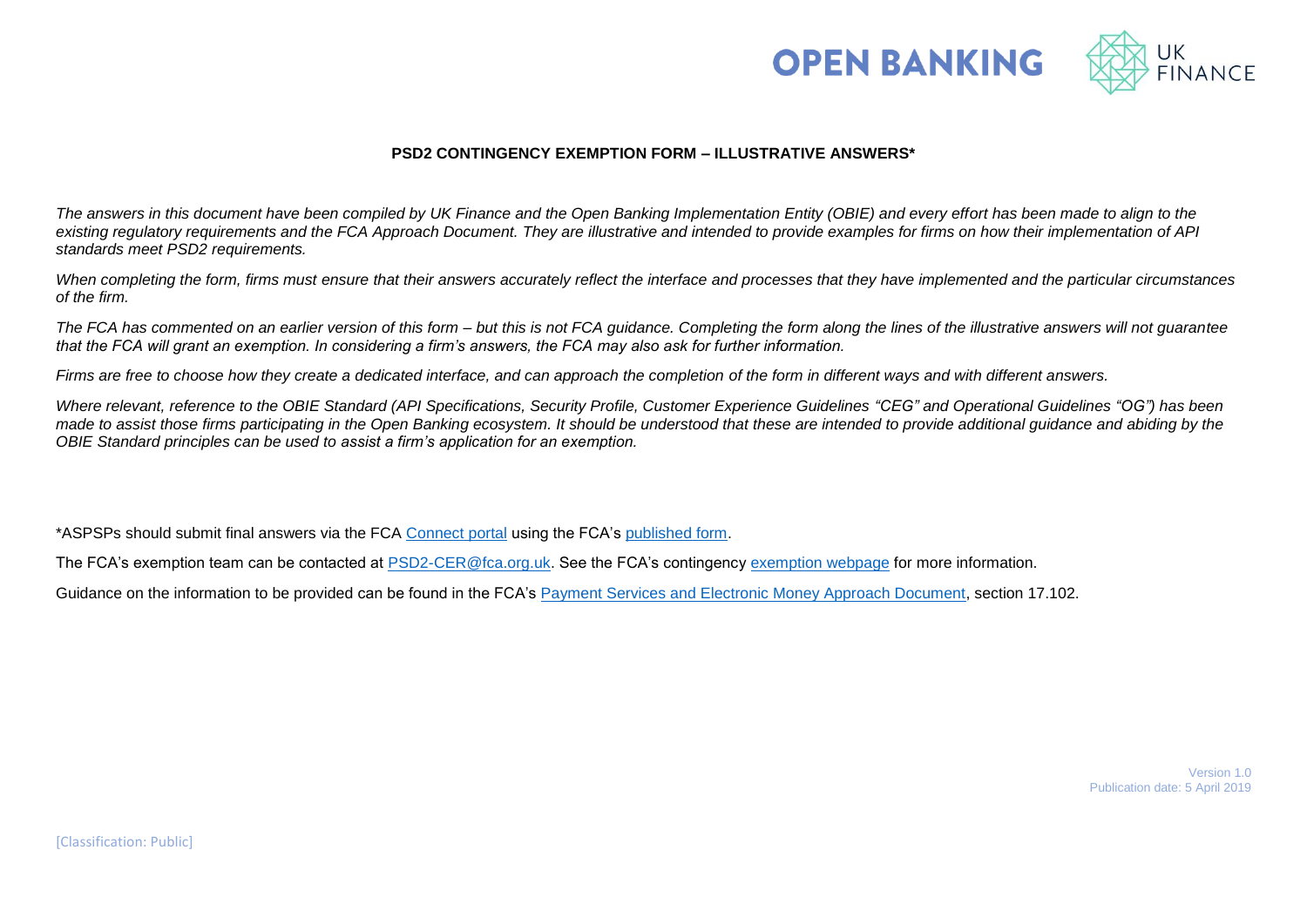

## **FORM A**

| Ref            | <b>Question</b>                                                                                                                                                                                                                                                                             | Points to note and illustrative examples                                                                                                                                                                                                                                                                                                                                                           |
|----------------|---------------------------------------------------------------------------------------------------------------------------------------------------------------------------------------------------------------------------------------------------------------------------------------------|----------------------------------------------------------------------------------------------------------------------------------------------------------------------------------------------------------------------------------------------------------------------------------------------------------------------------------------------------------------------------------------------------|
| D <sub>1</sub> | <b>Financial Registration Number</b><br>$(FRN)$ :                                                                                                                                                                                                                                           | FRN: XXXXXX                                                                                                                                                                                                                                                                                                                                                                                        |
| D <sub>2</sub> | Interface Name/Id<br>(ASPSPs submitting a return<br>should provide the name or ID<br>used within the PSP to identify<br>the interface being reported on)                                                                                                                                    | Points to note for this answer:<br>If an ASPSP has multiple dedicated interfaces, a unique name should be given to each interface to prevent confusion<br>$\bullet$<br>about which dedicated interface is the subject of the exemption request.<br><b>Illustrative example:</b><br>"Example Bank corporate dedicated interface"                                                                    |
| D <sub>3</sub> | If this is a single request for a<br>dedicated interface operated<br>across different banking brands,<br>subsidiaries or products, please<br>provide the names of the different<br>banking brands, subsidiaries or<br>products                                                              | <b>Illustrative example:</b><br>"Yes"<br>"The dedicated interface enables access to accounts provided under the following brands which are part of the and products<br>[Example Bank Group]:<br>Example Bank Brand 1 - Retail banking<br>$\bullet$<br>Example Bank Brand 1 - Commercial banking<br>Example Bank Brand 2 - Commercial banking<br>Example Bank Brand 2 - Private wealth<br>$\bullet$ |
| D4             | If this is a request for one of a<br>number of dedicated interfaces<br>being operated across different<br>banking brands, subsidiaries or<br>products, please identify the<br>group (e.g. banking group) and<br>the brand, subsidiary or product<br>which is the subject of this<br>request | <b>Illustrative example:</b><br>"Yes"<br>This exemption request covers Example Bank Brand 1's commercial banking dedicated interface only"                                                                                                                                                                                                                                                         |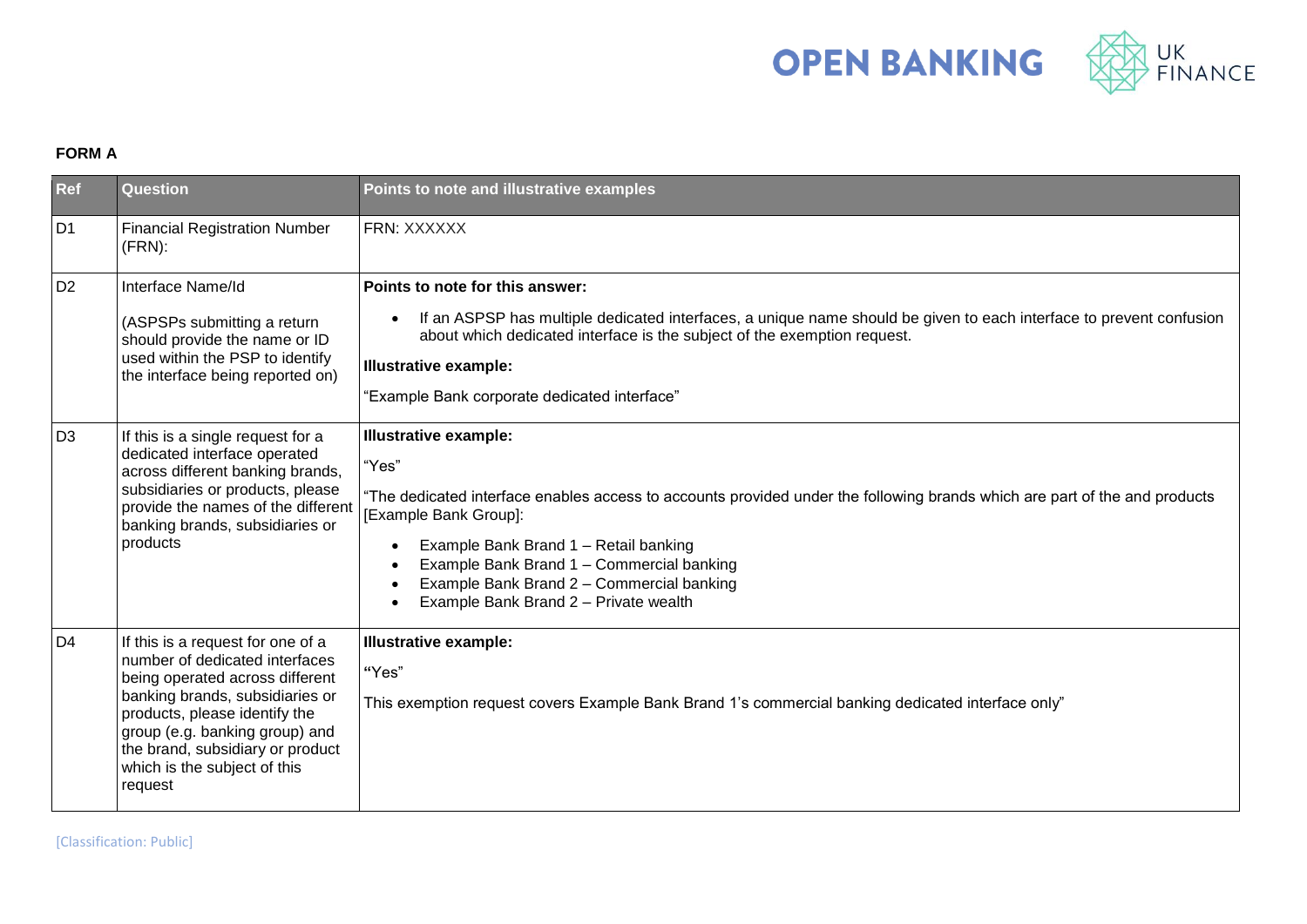



| Ref               | <b>Question</b>                                                                                                                                                                                                                                                                                 | Points to note and illustrative examples                                                                                                                                                                                                                                                                                                                                                                                                                                                                                                                                                                                                                                                                                                                                                                                                                                                                                                                                                                                                                                                                                                                                                                                                                                                                                                                                                                                                                                                                                                                                                                               |
|-------------------|-------------------------------------------------------------------------------------------------------------------------------------------------------------------------------------------------------------------------------------------------------------------------------------------------|------------------------------------------------------------------------------------------------------------------------------------------------------------------------------------------------------------------------------------------------------------------------------------------------------------------------------------------------------------------------------------------------------------------------------------------------------------------------------------------------------------------------------------------------------------------------------------------------------------------------------------------------------------------------------------------------------------------------------------------------------------------------------------------------------------------------------------------------------------------------------------------------------------------------------------------------------------------------------------------------------------------------------------------------------------------------------------------------------------------------------------------------------------------------------------------------------------------------------------------------------------------------------------------------------------------------------------------------------------------------------------------------------------------------------------------------------------------------------------------------------------------------------------------------------------------------------------------------------------------------|
| D <sub>5</sub> -8 | Contact details of the person we<br>will get in touch with about this<br>application                                                                                                                                                                                                            | Name: Jane Smith<br>Role within organisation: Head of PSD2 Delivery<br>Telephone number: 090900908<br>Email address: Jane.smith@examplebank.com                                                                                                                                                                                                                                                                                                                                                                                                                                                                                                                                                                                                                                                                                                                                                                                                                                                                                                                                                                                                                                                                                                                                                                                                                                                                                                                                                                                                                                                                        |
| Q <sub>1</sub>    | Has the ASPSP defined service<br>level targets for out of hours<br>support, monitoring, contingency<br>plans and maintenance for its<br>dedicated interface that are at<br>least as stringent as those for the<br>interface(s) used by its own<br>payment service users (EBA<br>Guideline 2.1)? | Points to note for this answer:<br>Answer should be yes to meet exemption criteria.<br>$\bullet$<br>See FCA guidance at AD 17.113.<br>$\bullet$<br>See EBA Guideline 2.<br>$\bullet$<br>See OBIE Operational Guidelines Chapters 4, 5 and 6.<br>$\bullet$<br>Supporting information can be provided (a box has been added to the form to accommodate this) and should include<br>$\bullet$<br>an explanation that out of hours support, monitoring, contingency plans and maintenance for the dedicated interface,<br>provided for the dedicated interface are equivalent to those provided for the customer interface.<br><b>Illustrative answer:</b><br>There is a dedicated support team for the dedicated interface (as there is for customer online banking).<br>$\bullet$<br>The support team can be contacted by TPPs to provide technical support 24/7 (which is the same level of support we<br>$\bullet$<br>provide to online banking customers).<br>There is real time monitoring of both the dedicated interface and customer online banking, which provides alerts to the<br>$\bullet$<br>support team if there are outages or other problems.<br>We have contingency plans for both customer online banking and the dedicated interface which set out possible<br>scenarios which may impact continuity of service and how to restore service.<br>Maintenance of both the dedicated interface and customer online banking is undertaken during our non-prime time (X<br>$time - Y$ time), we undertake maintenance on the customer interface in the same non-prime hours.<br>Other answers may be given. |
| Q2                | Has the ASPSP put in place<br>measures to calculate and record<br>performance and availability<br>indicators?                                                                                                                                                                                   | Points to note for this answer:<br>Answer should be yes to meet exemption criteria.<br>$\bullet$<br>See FCA guidance at AD 17.113.<br>$\bullet$<br>See EBA Guideline 2.<br>$\bullet$<br>See OBIE Operational Guidelines, Section 2.1, Key indicators for availability and performance, which provides detailed<br>$\bullet$<br>guidance on how availability and performance can be calculated.<br>No supporting information is required, but ASPSPs should note the requirement for calculating performance and<br>availability in EBA Guideline 2.                                                                                                                                                                                                                                                                                                                                                                                                                                                                                                                                                                                                                                                                                                                                                                                                                                                                                                                                                                                                                                                                    |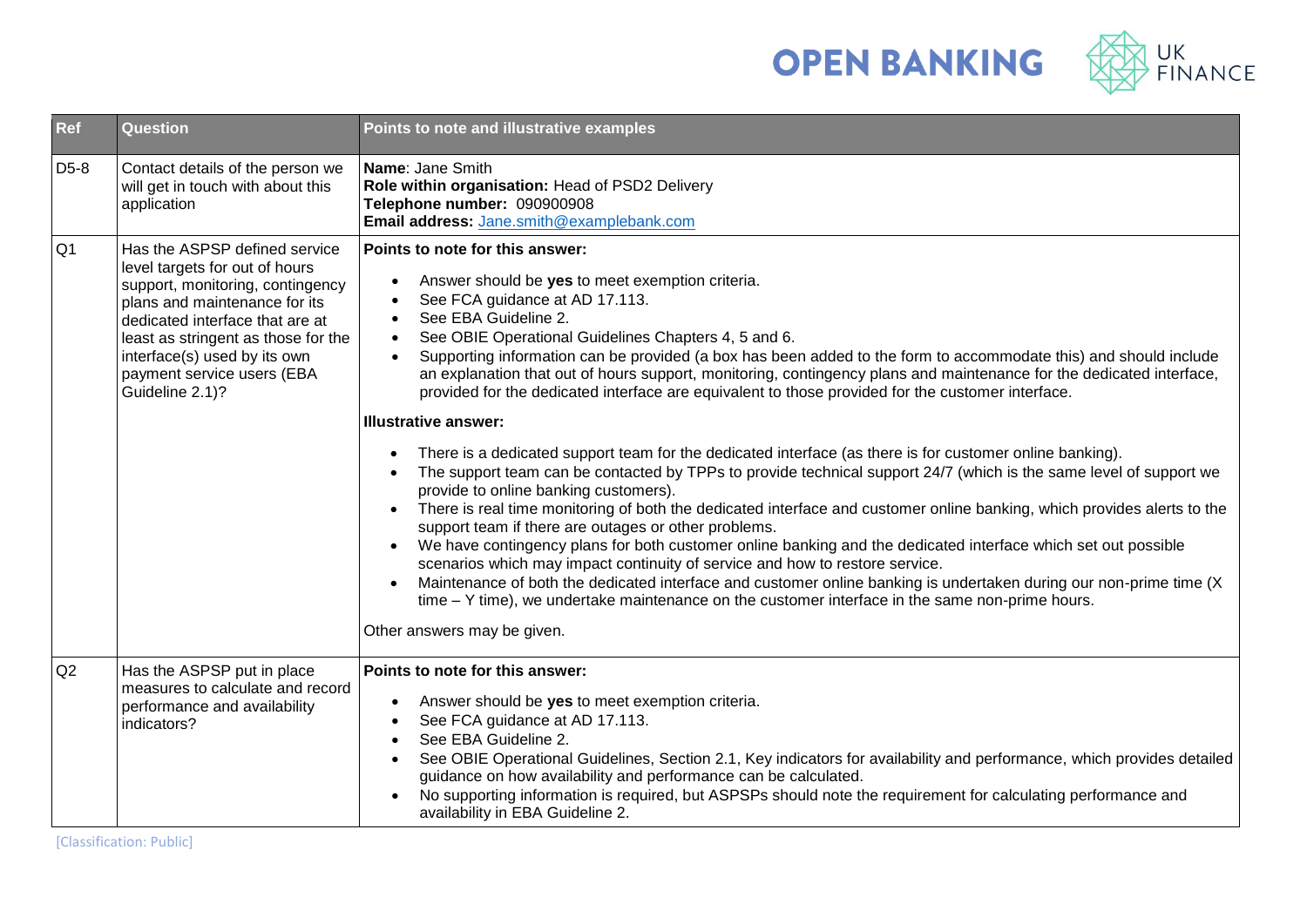



| Ref            | Question                                                                                                                                                                                    | Points to note and illustrative examples                                                                                                                                                                                                                                                                                                                                                                                                                                                                                                                                                                                                                                                                                                                                                                                                                                                                                                                                                                                                           |
|----------------|---------------------------------------------------------------------------------------------------------------------------------------------------------------------------------------------|----------------------------------------------------------------------------------------------------------------------------------------------------------------------------------------------------------------------------------------------------------------------------------------------------------------------------------------------------------------------------------------------------------------------------------------------------------------------------------------------------------------------------------------------------------------------------------------------------------------------------------------------------------------------------------------------------------------------------------------------------------------------------------------------------------------------------------------------------------------------------------------------------------------------------------------------------------------------------------------------------------------------------------------------------|
|                |                                                                                                                                                                                             | From 14 September 2019, ASPSPs will need to publish this data on their websites quarterly and also report the data to<br>$\bullet$<br>the FCA quarterly using REP020.                                                                                                                                                                                                                                                                                                                                                                                                                                                                                                                                                                                                                                                                                                                                                                                                                                                                              |
| Q3             | Please set out the plan for the<br>quarterly publication of daily<br>statistics on the availability and<br>performance of the dedicated<br>interface and payment service<br>user interface. | Points to note for this answer:<br>See FCA guidance at AD 17.114.<br>$\bullet$<br>See EBA Guideline 3.<br>See OBIE Operational Guidelines, Section 2.2, Publication of statistics.<br>Illustrative answer:<br>Our publication of statistics each quarter will present daily availability and performance statistics (measured and<br>$\bullet$<br>calculated as per EBA Guideline 2).<br>We will publish statistics for each previous quarter on:<br>$\bullet$<br>$\circ$ X January (Q4)<br>X April (Q1)<br>$\circ$<br>X July (Q2)<br>$\circ$<br>$\circ$ X October (Q3)<br>We will publish statistics from $X$ date $-Y$ date on $Z$ date.<br>The statistics will be published in close proximity to (and will be accessible via) our service availability dashboard<br>(required under BCOBS 7) - URL XXXXX<br>We will publish a line chart to enable a comparison between the performance and availability of the dedicated interface<br>$\bullet$<br>and the performance and availability of the user interface.<br>Other answers may be given. |
| Q <sub>4</sub> | Please provide a summary of the<br>results of stress tests undertaken.                                                                                                                      | Points to note for this answer:<br>See FCA guidance at AD 17.118.<br>$\bullet$<br>See EBA Guideline 4.<br>See OBIE Operational Guidelines Chapter 3.<br>The answer should cover:<br>The results of the stress testing.<br>$\circ$<br>The assumptions used as a basis for stress testing.<br>How any issues identified during stress testing have been addressed.<br>$\circ$<br>EBA Guideline 4.2 a-d sets out the capabilities that should be tested as a minimum, these are:<br>a) the capability to support access by multiple PISPs, AISPs and CBPIIs;                                                                                                                                                                                                                                                                                                                                                                                                                                                                                          |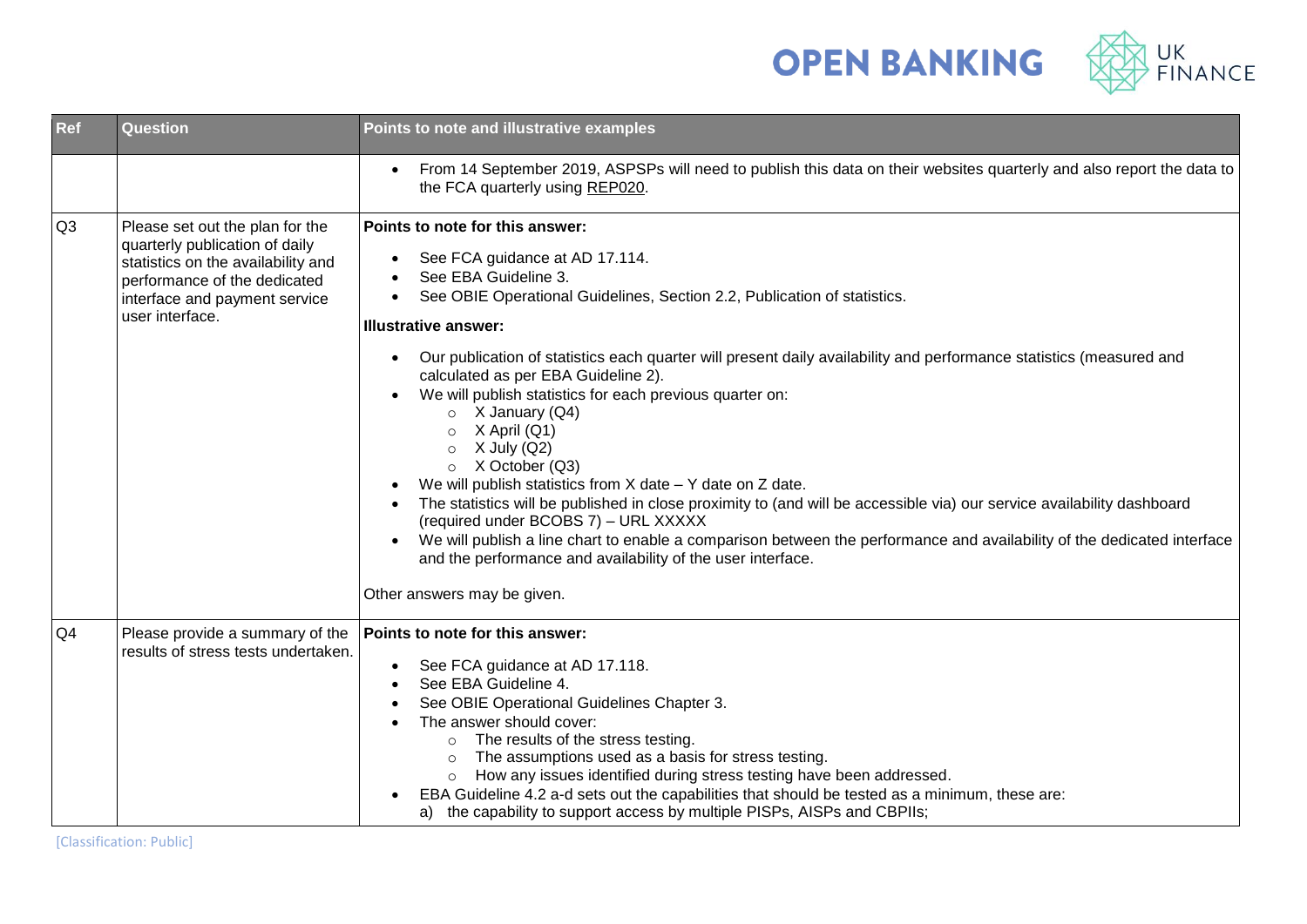



| <b>Ref</b>     | Question                      | Points to note and illustrative examples                                                                                                                                                                                                                                                                                                                                                      |
|----------------|-------------------------------|-----------------------------------------------------------------------------------------------------------------------------------------------------------------------------------------------------------------------------------------------------------------------------------------------------------------------------------------------------------------------------------------------|
|                |                               | b) the capability to deal with an extremely high number of requests from PISPs, AISPs and CBPIIs, in a short period<br>of time without failing;<br>c) the use of an extremely high number of concurrent sessions open at the same time for payment initiation, account<br>information and confirmation on the availability of funds requests; and<br>d) requests for large volumes of data.   |
|                |                               | <b>Illustrative answer:</b>                                                                                                                                                                                                                                                                                                                                                                   |
|                |                               | We have designed our procedures to stress test the dedicated interface in line with EBA Guideline 4. We undertook stress<br>testing between [X date] and [Y date]. Based on this stress testing, we are confident that the performance and availability of<br>the dedicated interface will not be adversely affected by peak usage of the interface by TPPs, or other stresses on the system. |
|                |                               | Assumptions used                                                                                                                                                                                                                                                                                                                                                                              |
|                |                               | We did the following to forecast likely API request volumes:                                                                                                                                                                                                                                                                                                                                  |
|                |                               | Engaged with TPPs to understand the demand of their customers for access to our accounts<br>$\bullet$<br>Analysed current demand for access to our accounts via screen scraping<br>Hypothesised what normal use would look like in year 1 (post September 2019)<br>Assessed what large volume data requests would look like<br>$\bullet$                                                      |
|                |                               | Testing                                                                                                                                                                                                                                                                                                                                                                                       |
|                |                               | We subjected the dedicated interface to the following scenarios to test the capabilities outlined in the EBA guidelines:<br>$\bullet$<br>[Insert scenarios]                                                                                                                                                                                                                                   |
|                |                               | Result:                                                                                                                                                                                                                                                                                                                                                                                       |
|                |                               | The interface did not fail during this period of testing.                                                                                                                                                                                                                                                                                                                                     |
|                |                               | [OR The interface failed during the first period of testing. We made changes to the interface and repeated the testing, after<br>which the interface did not fail under the same conditions.]                                                                                                                                                                                                 |
|                |                               | Other answers may be given.                                                                                                                                                                                                                                                                                                                                                                   |
| Q <sub>5</sub> |                               | Please describe the method(s) of carrying out the authentication procedure(s) of the payment service user that are supported by the dedicated interface.                                                                                                                                                                                                                                      |
| a              | <b>Redirection</b>            | <b>Redirection</b>                                                                                                                                                                                                                                                                                                                                                                            |
|                | Summary of the authentication |                                                                                                                                                                                                                                                                                                                                                                                               |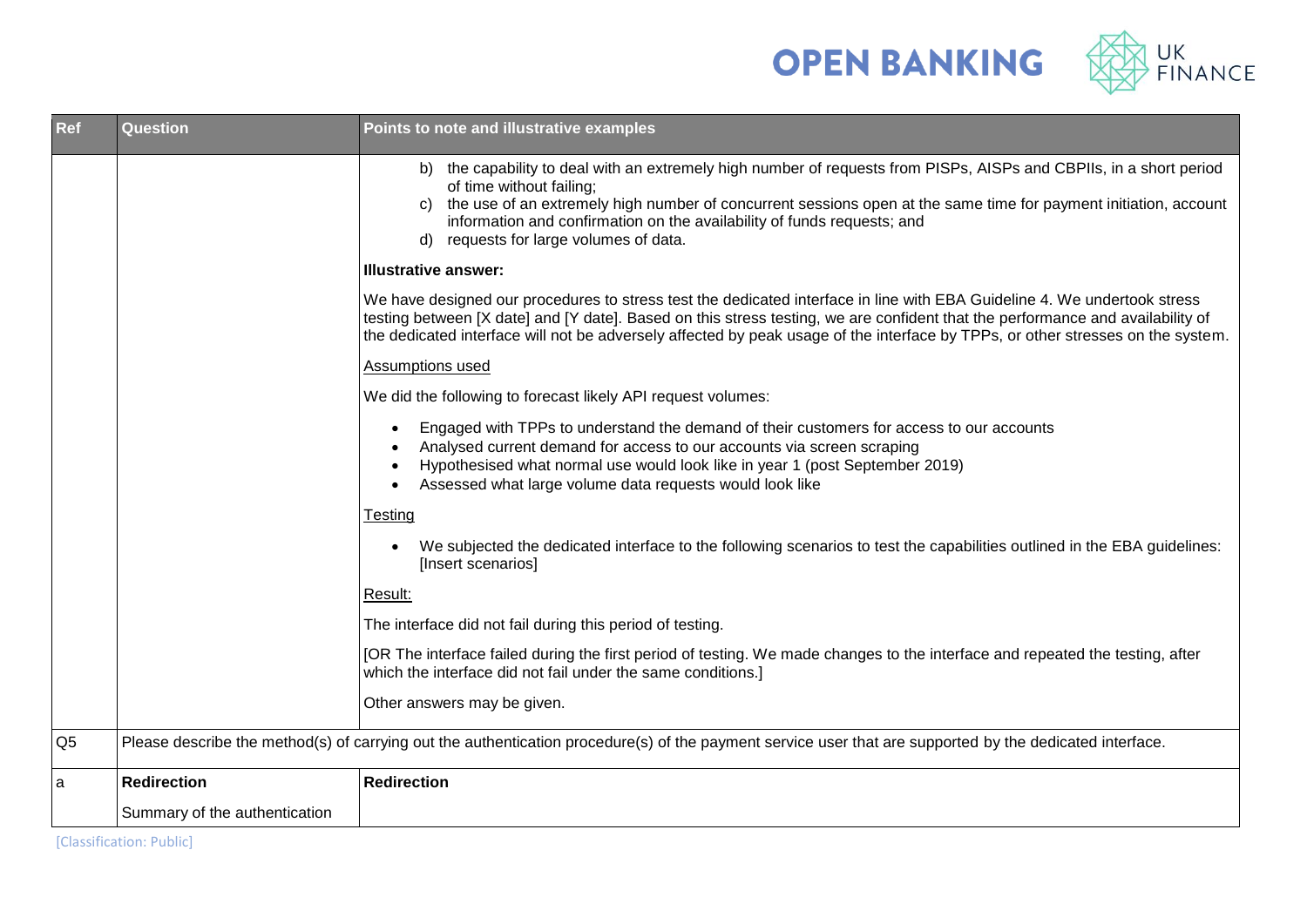



| Ref | <b>Question</b>                                                                                   | Points to note and illustrative examples                                                                                                                                                                                                                                                                                                                                                                                                                                                                                                                                                                                                                                                                         |
|-----|---------------------------------------------------------------------------------------------------|------------------------------------------------------------------------------------------------------------------------------------------------------------------------------------------------------------------------------------------------------------------------------------------------------------------------------------------------------------------------------------------------------------------------------------------------------------------------------------------------------------------------------------------------------------------------------------------------------------------------------------------------------------------------------------------------------------------|
|     | procedure                                                                                         | Points to note for this answer:<br>See FCA guidance at AD 17.122 -17.129.<br>$\bullet$<br>See EBA Guideline 5.<br>See OBIE Customer Experience Guidelines section 2.2.<br>$\bullet$<br>The ASPSP should give a description of the authentication procedure facilitated by its dedicated interface.<br>$\bullet$<br>Detail of the authentication procedure can be given as an illustration provided as a separate attachment to the form, a<br>$\bullet$<br>brief summary should also be provided in the form.<br>ASPSPs can use this section to explain whether or not they have followed the OBIE customer experience guidelines<br>as they relate to authentication procedures.<br><b>Illustrative answer:</b> |
|     |                                                                                                   | Summary of the authentication procedure                                                                                                                                                                                                                                                                                                                                                                                                                                                                                                                                                                                                                                                                          |
|     |                                                                                                   | Once consent has been given to the AISP or PISP to access a PSU's account, the PSU is redirected automatically to<br>$\bullet$<br>the ASPSP webpage or mobile app to provide authentication details.                                                                                                                                                                                                                                                                                                                                                                                                                                                                                                             |
|     |                                                                                                   | The PSU is also redirected automatically to the ASPSP webpage or mobile app to provide authentication details,<br>$\bullet$<br>where the PSU provides us with their explicit consent for the provision confirmation of funds responses for each<br>specific CBPII, prior to the first request.                                                                                                                                                                                                                                                                                                                                                                                                                   |
|     |                                                                                                   | We provide the same of authentication method(s)/ procedure(s) for TPP services, as those which are available to the<br>$\bullet$<br>PSU when accessing our direct channels. Accordingly, we support web-to-web and app-to-app redirection for this<br>purpose. Specifically, for accounts and PSUs who have installed and use our mobile banking app, and where the PSU<br>is using a TPP app on their mobile device, the PSU is redirected to authenticate with the mobile banking app without<br>any additional web pages or screens. We also support the use of biometric authentication.                                                                                                                     |
|     |                                                                                                   | Once the PSU authenticates, they are redirected back to the AISP/PISP/CBPII domain for the completion of the<br>$\bullet$<br>process.                                                                                                                                                                                                                                                                                                                                                                                                                                                                                                                                                                            |
|     |                                                                                                   | We have also decided to enable web-to-app authentication as described in our decoupled answer at 5(c) below.<br>$\bullet$                                                                                                                                                                                                                                                                                                                                                                                                                                                                                                                                                                                        |
|     |                                                                                                   | Other answers may be given.                                                                                                                                                                                                                                                                                                                                                                                                                                                                                                                                                                                                                                                                                      |
| b   | Explanation of why the methods<br>of carrying out the authentication<br>procedure does not create | Points to note for this answer:<br>See FCA guidance at AD 17.130 - 17.150.<br>$\bullet$<br>See OBIE Customer Experience Guidelines, section 2.0.                                                                                                                                                                                                                                                                                                                                                                                                                                                                                                                                                                 |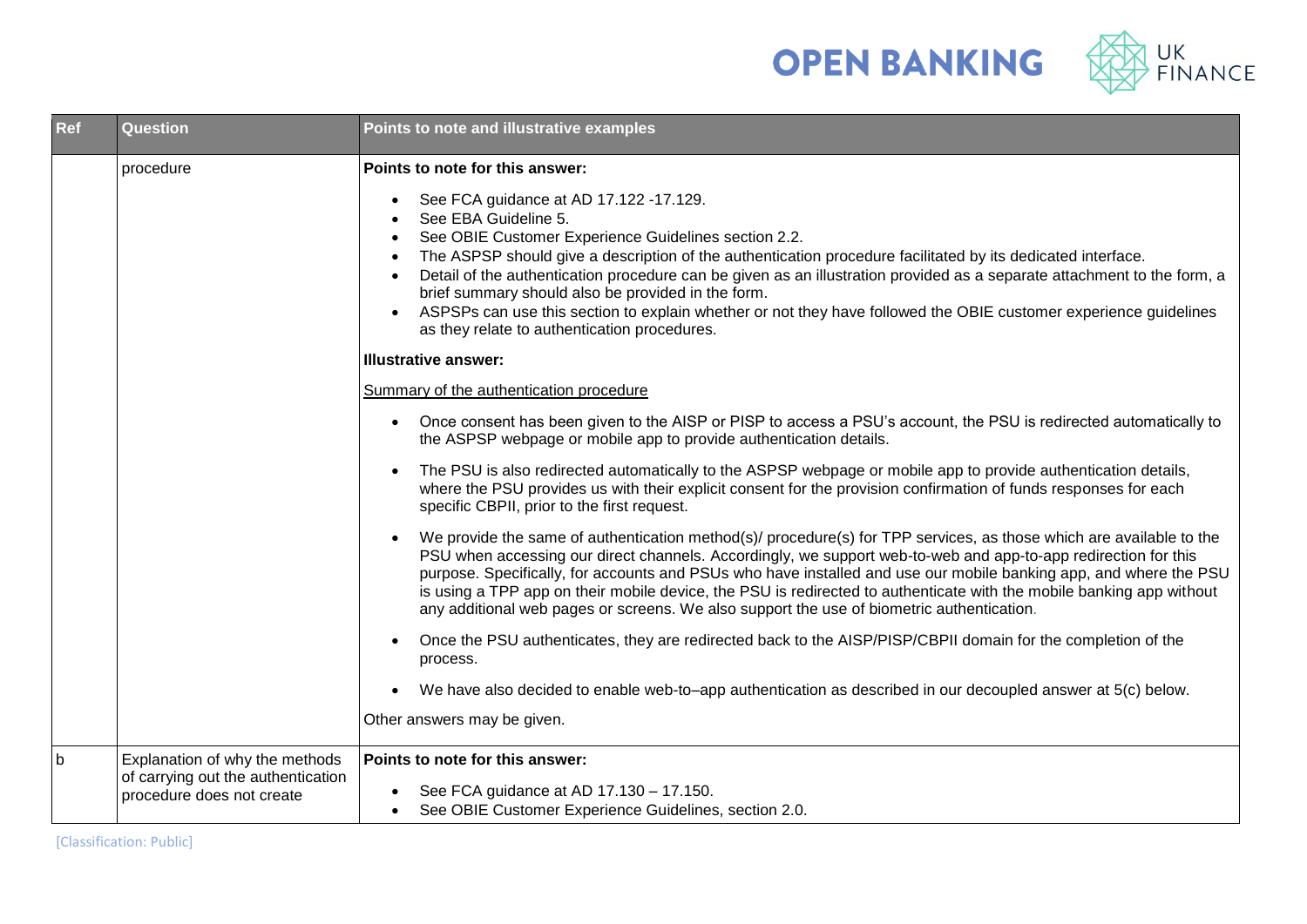

| <b>Ref</b> | <b>Question</b> | Points to note and illustrative examples                                                                                                                                                                                                                                                                                                                                                    |
|------------|-----------------|---------------------------------------------------------------------------------------------------------------------------------------------------------------------------------------------------------------------------------------------------------------------------------------------------------------------------------------------------------------------------------------------|
|            | obstacles       | The ASPSP should use this answer to provide evidence that the dedicated interface does not give rise to unnecessary<br>delay, friction or any other attributes that would mean that customers are directly or indirectly dissuaded from using the<br>services of PISPs, AISPs and CBPIIs. Please consider the following types of obstacles and provide an explanation,<br>where applicable: |
|            |                 | (i)<br><b>Authentication Methods:</b>                                                                                                                                                                                                                                                                                                                                                       |
|            |                 | If relevant - an explanation if authentication methods that the customer can use when directly accessing their account<br>are not available to the customer when accessing their payment account through an AISP or using a PISP.                                                                                                                                                           |
|            |                 | (ii)<br><b>Additional Authorisation/ Registrations:</b>                                                                                                                                                                                                                                                                                                                                     |
|            |                 | If relevant - an explanation of any additional authorisation or registration steps imposed on AISPs, PISPs or CBPIIs, or<br>any API enrolment steps, and a description of what those steps entail and why those steps do not impose obstacles                                                                                                                                               |
|            |                 | (iii) Additional Checks on consent:                                                                                                                                                                                                                                                                                                                                                         |
|            |                 | If relevant - an explanation of any additional checks on the "explicit consent" given by the PSU to the AISP or PISP                                                                                                                                                                                                                                                                        |
|            |                 | If relevant- an explanation of any additional checks on the "explicit consent" given by the PSU to the CBPII (pursuant<br>to PSD2, Article $65(2)(a)$ )                                                                                                                                                                                                                                     |
|            |                 | More than one SCA per customer journey<br>(iv)                                                                                                                                                                                                                                                                                                                                              |
|            |                 | If relevant - an explanation of why SCA is requested more than once per single session of AIS/PIS                                                                                                                                                                                                                                                                                           |
|            |                 | If relevant - an explanation why SCA is requested more than once in a CBPII session for provision of "explicit consent"<br>to us prior to the first request (pursuant to PSD2, Article 65 (1)(b) and(c))                                                                                                                                                                                    |
|            |                 | Superfluous or additional steps or language in the customer journey<br>(v)                                                                                                                                                                                                                                                                                                                  |
|            |                 | If relevant - an explanation of any additional steps or language in the customer journey, and an explanation of why<br>those steps do not impose obstacles                                                                                                                                                                                                                                  |
|            |                 | ASPSPs can also include the following:                                                                                                                                                                                                                                                                                                                                                      |
|            |                 | Evidence concerning usage of the interface (e.g. successful calls on API) and customer drop-out rates.<br>Evidence of consumer testing or alignment to market initiative specifications that have had the input of                                                                                                                                                                          |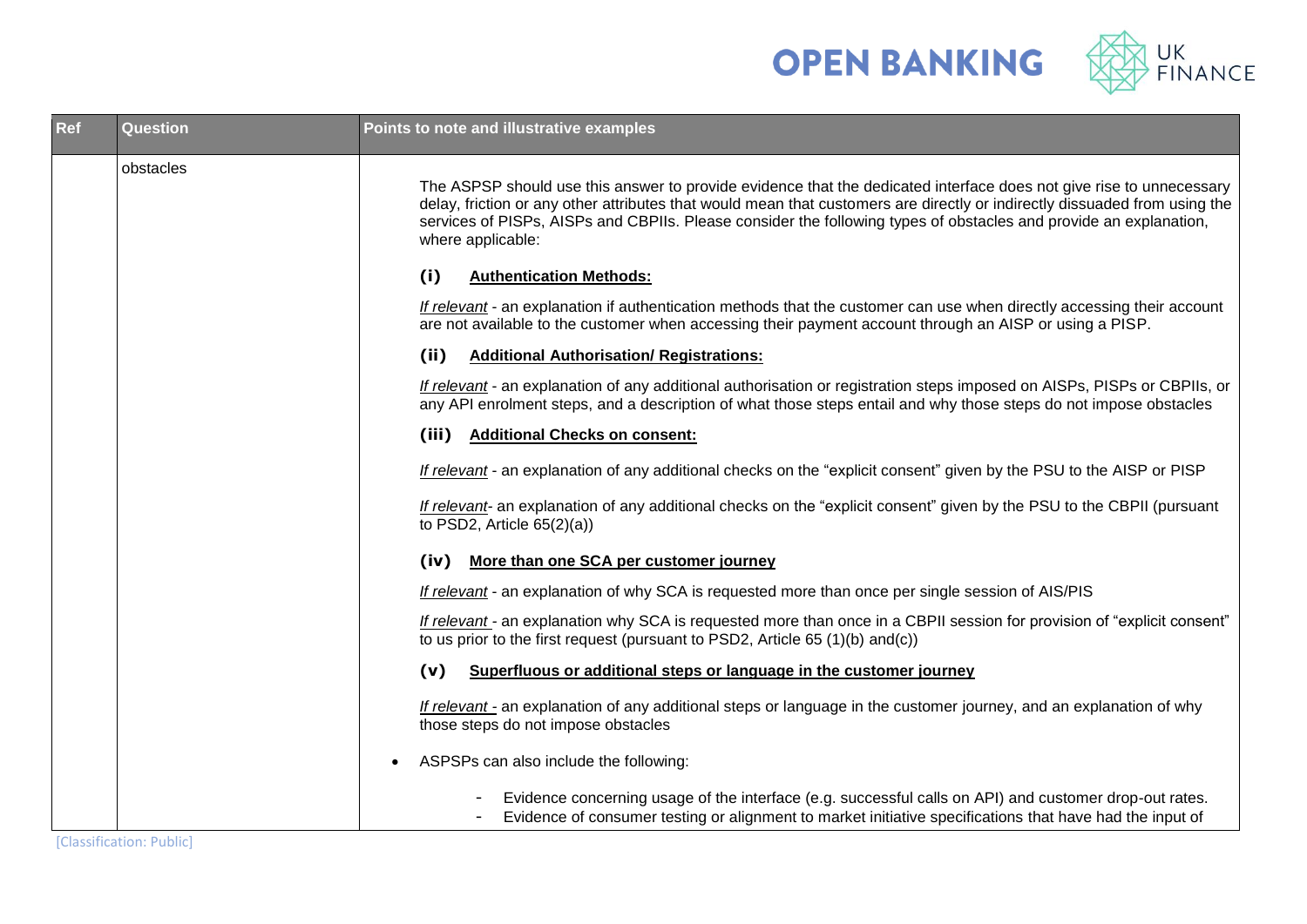



| Ref | <b>Question</b> | Points to note and illustrative examples                                                                                                                                                                                                                                                                                                                                                                                                                                                                                                                                                                                                                                                                                                                      |
|-----|-----------------|---------------------------------------------------------------------------------------------------------------------------------------------------------------------------------------------------------------------------------------------------------------------------------------------------------------------------------------------------------------------------------------------------------------------------------------------------------------------------------------------------------------------------------------------------------------------------------------------------------------------------------------------------------------------------------------------------------------------------------------------------------------|
|     |                 | consumers                                                                                                                                                                                                                                                                                                                                                                                                                                                                                                                                                                                                                                                                                                                                                     |
|     |                 | <b>Illustrative answer:</b>                                                                                                                                                                                                                                                                                                                                                                                                                                                                                                                                                                                                                                                                                                                                   |
|     |                 | We have implemented our redirection process in a way that is not an obstacle for AISPs and PISPs, as referred to in Article<br>32(3) of the SCA-RTS, to provide services to their customers.                                                                                                                                                                                                                                                                                                                                                                                                                                                                                                                                                                  |
|     |                 | We confirm that our dedicated interface does not give rise to unnecessary delay or friction in the experience available to the<br>PSUs when accessing their account via a PISP, AISP or CBPII or to any other attributes, including unnecessary or superfluous<br>steps or the use of unclear or discouraging language, that would directly or indirectly dissuade the PSUs from using the<br>services of PISPs, AISPs and CBPIIs.                                                                                                                                                                                                                                                                                                                            |
|     |                 | For each AISP, PISP and CBPII user journey, we have followed the Open Banking Customer Experience Guidelines v1.2<br>without deviation. In particular, we only require a single SCA step for each PSU journey as outlined below:                                                                                                                                                                                                                                                                                                                                                                                                                                                                                                                              |
|     |                 | SCA is only requested once per single session/customer journey of AIS/PIS (unless an available exemption applies).<br>$\bullet$                                                                                                                                                                                                                                                                                                                                                                                                                                                                                                                                                                                                                               |
|     |                 | SCA is requested once in the single session where the PSU provides us with their explicit consent for the provision<br>$\bullet$<br>confirmation of funds responses for each specific CBPII, prior to the first request.                                                                                                                                                                                                                                                                                                                                                                                                                                                                                                                                      |
|     |                 | In relation to the proposed obstacle in point (ii): We confirm AISPs, PISPs and CBPIIs are able to enrol onto the Open<br>$\bullet$<br>Banking Directory. TPPs can onboard automatically to the Open Banking Directory using just their eIDAS certificate<br>(i.e. with no manual steps or obstacles) and then they can register each of their applications automatically with our<br>dedicated interface using the Open Banking Dynamic Client Registration Specification (again with no manual steps or<br>obstacles). In line with the FCA Approach Document, paragraph 17.140, we confirm that these completing these steps<br>do not constitute an obstacle.                                                                                             |
|     |                 | In relation to the proposed obstacle in point $(v)$ : We confirm that we do not display any unnecessary or superfluous<br>$\bullet$<br>language, information or steps within our customer journeys. Other than the authentication step(s)/screen(s), the PSU<br>will only be shown an additional screen in our website or mobile app, as outlined below:<br>We do allow for account selection, where the PSU has more than one account and the TPP has not provided<br>the account details.<br>We only display supplementary information related to the payment, in circumstances when we would be<br>required to display the same information to the PSU before a payment is made in our direct channel, for<br>example, charges for international payments. |
|     |                 | The customer is taken through [X] number of ASPSP screens before being sent back to the TPP. The customer is<br>$\bullet$<br>taken through [X] number of ASPSP screens in our direct channel for authentication.                                                                                                                                                                                                                                                                                                                                                                                                                                                                                                                                              |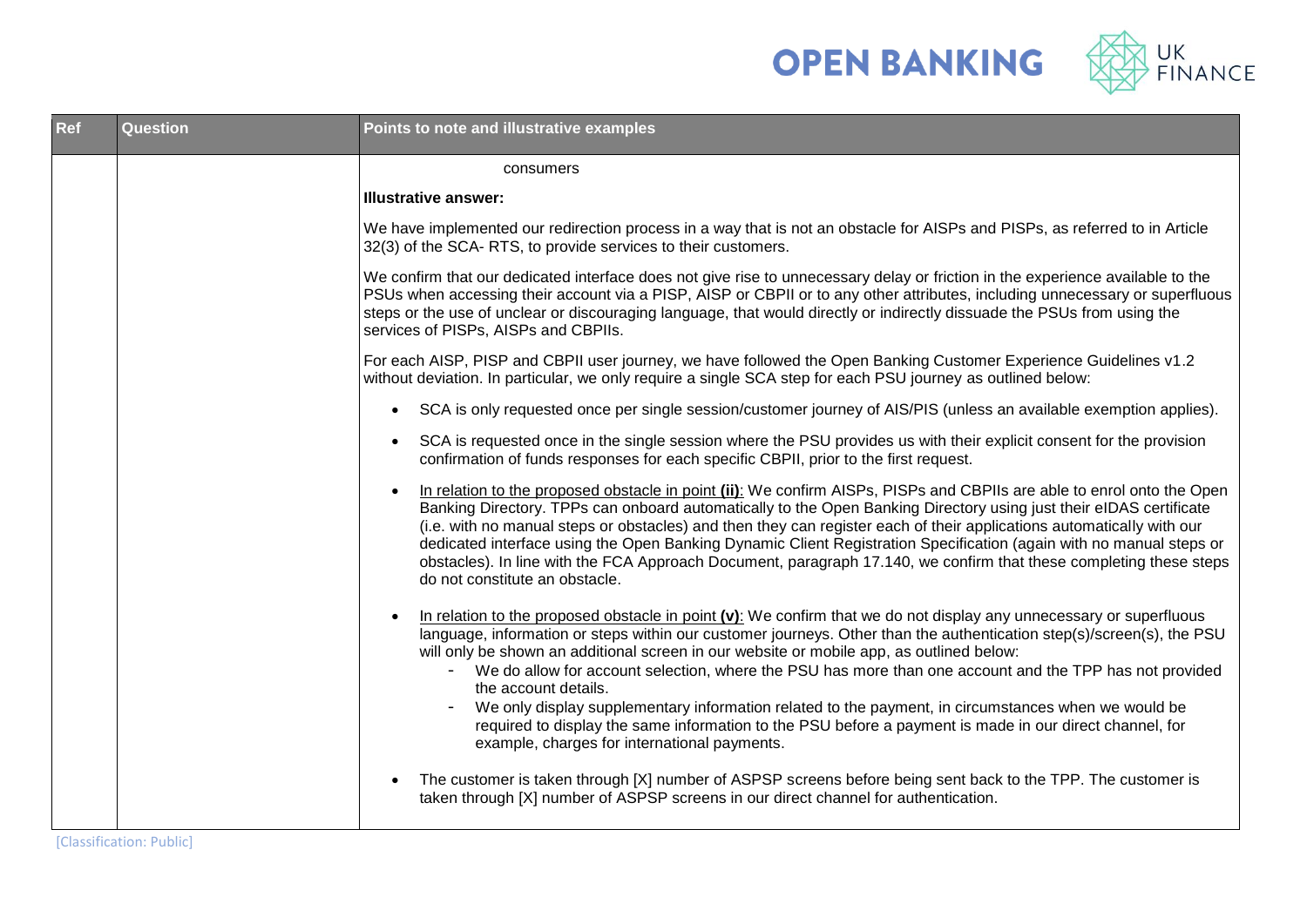



| Ref          | Question                                                                                                       | Points to note and illustrative examples                                                                                                                                                                                                                                                                                                                                                                                                                                                                                                                           |
|--------------|----------------------------------------------------------------------------------------------------------------|--------------------------------------------------------------------------------------------------------------------------------------------------------------------------------------------------------------------------------------------------------------------------------------------------------------------------------------------------------------------------------------------------------------------------------------------------------------------------------------------------------------------------------------------------------------------|
|              |                                                                                                                | Customer testing shows these journeys take [X] seconds on average to complete and there is [X] % abandonment<br>$\bullet$<br>from when the PSU is redirected to our website or mobile app to when they are redirected back to the TPP.<br>Other answers may be given.                                                                                                                                                                                                                                                                                              |
| $\mathbf{C}$ | Decoupled                                                                                                      | Points to note for this answer:                                                                                                                                                                                                                                                                                                                                                                                                                                                                                                                                    |
|              | Summary of the authentication<br>procedure                                                                     | See FCA guidance at AD 17.127.<br>$\bullet$<br>See OBIE Customer Experience Guidelines section 2.3<br>$\bullet$                                                                                                                                                                                                                                                                                                                                                                                                                                                    |
|              |                                                                                                                | <b>Illustrative answer:</b>                                                                                                                                                                                                                                                                                                                                                                                                                                                                                                                                        |
|              |                                                                                                                | Where a TPP redirects the PSU to our dedicated interface and has included the PSU's userID, and where we<br>recognise that the PSU is an active mobile app customer, we send a push notification to the PSU's mobile device.<br>The PSU is then prompted to open their mobile banking app and authenticate.<br>Immediately after the PSU has authenticated, we return an access token to the TPP and the TPP can access the<br>PSU's account.<br>We have implemented this for both AISP and PISP flows in line with the OBIE CEG v1.2, section 2.3.1.<br>$\bullet$ |
|              |                                                                                                                | Other answers may be given.                                                                                                                                                                                                                                                                                                                                                                                                                                                                                                                                        |
| d            | Explanation of why the methods<br>of carrying out the authentication<br>procedure does not create<br>obstacles | <b>Illustrative answer:</b><br>Summary of the authentication procedure<br>This functionality allows our mobile-only PSUs to authenticate with their mobile banking app when accessing a TPP application<br>on a desktop device. It enables the PSU to have access to a multitude of TPP services, without an authentication channel                                                                                                                                                                                                                                |
|              |                                                                                                                | dependency. It provides the PSU with the flexibility to authenticate with the methods they are accustomed to, therefore<br>supporting a wider range of TPP service offerings.                                                                                                                                                                                                                                                                                                                                                                                      |
|              |                                                                                                                | Other answers may be given.                                                                                                                                                                                                                                                                                                                                                                                                                                                                                                                                        |
| $\mathbf{e}$ | <b>Embedded</b>                                                                                                | Points to note for this answer:                                                                                                                                                                                                                                                                                                                                                                                                                                                                                                                                    |
|              | Summary of the authentication<br>procedure                                                                     | See FCA guidance at AD 17.128.<br>$\bullet$<br>The OBIE Standard does not support embedded authentication.<br>$\bullet$                                                                                                                                                                                                                                                                                                                                                                                                                                            |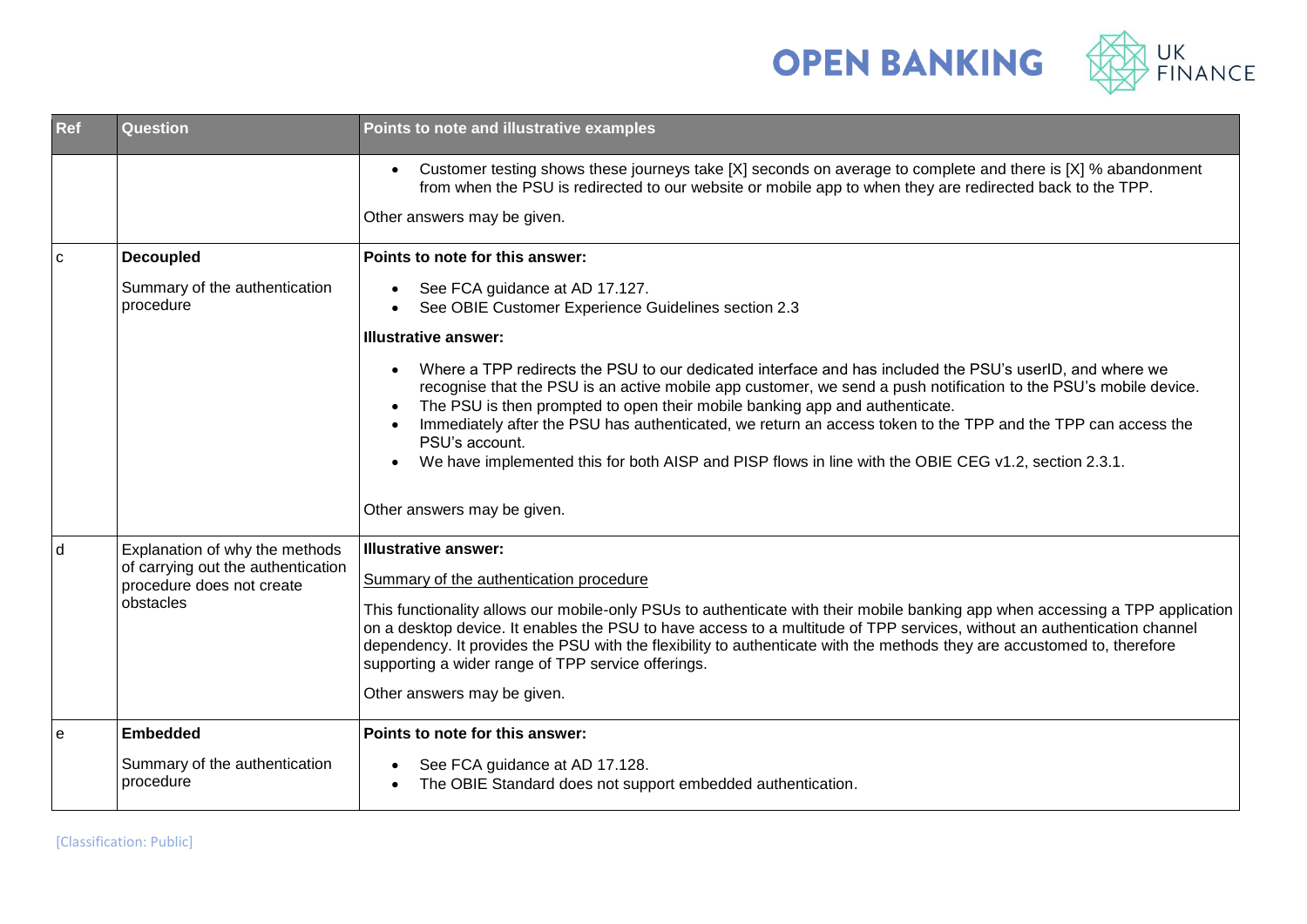

| Ref            | <b>Question</b>                                                                                                                                                                | Points to note and illustrative examples                                                                                                                                                                                                                                                                                                                                                                                                                                                                                                                                                                                                                                                                                                                                                                                                                                                                                                                                                                                                                                                                                                                                                                                                                                                                                                                                                                                                                                                                                                                                                                                                                                                                                                                                                                               |
|----------------|--------------------------------------------------------------------------------------------------------------------------------------------------------------------------------|------------------------------------------------------------------------------------------------------------------------------------------------------------------------------------------------------------------------------------------------------------------------------------------------------------------------------------------------------------------------------------------------------------------------------------------------------------------------------------------------------------------------------------------------------------------------------------------------------------------------------------------------------------------------------------------------------------------------------------------------------------------------------------------------------------------------------------------------------------------------------------------------------------------------------------------------------------------------------------------------------------------------------------------------------------------------------------------------------------------------------------------------------------------------------------------------------------------------------------------------------------------------------------------------------------------------------------------------------------------------------------------------------------------------------------------------------------------------------------------------------------------------------------------------------------------------------------------------------------------------------------------------------------------------------------------------------------------------------------------------------------------------------------------------------------------------|
| f              | Explanation of why the methods<br>of carrying out the authentication<br>procedure does not create<br>obstacles                                                                 | n/a                                                                                                                                                                                                                                                                                                                                                                                                                                                                                                                                                                                                                                                                                                                                                                                                                                                                                                                                                                                                                                                                                                                                                                                                                                                                                                                                                                                                                                                                                                                                                                                                                                                                                                                                                                                                                    |
| Q <sub>6</sub> | Please provide information on<br>whether, and, if so, how the<br>ASPSP has engaged with AISPs,<br>PISPs and CBPIIs in the design<br>and testing of the dedicated<br>interface. | Points to note for this answer:<br>See FCA guidance at AD 17.150 - 17.154<br>$\bullet$<br>See EBA Guideline 6<br>$\bullet$<br>See OBIE Operational Guidelines, chapter 3.<br>$\bullet$<br><b>Illustrative answer:</b><br>We have implemented the OBIE Standard. This Standard has been developed over a period of 18 months in collaboration with<br>nine of Europe's largest financial institutions as well as 500+ representatives from other ASPSPs, TPP communities, PSD2<br>and consumer stakeholder groups, and prominent fintech leaders. We have run OBIE Functional and Security Conformance<br>Tools completed satisfactory passing for all mandatory tests, and self-attested to the Customer Experience Guidelines, which<br>indicate conformance to the OBIE Standard.<br>During the design and testing of our dedicated interface, we have created a developer portal to allow TPPs to access and<br>register for access to our testing facility. This developer portal is accessible from our website's homepage. We have also run a<br>series of hackathons and developer workshops to encourage TPPs to use our testing facility, and we have published links to<br>our portal and various blog posts on these events on LinkedIn (see links)<br>We have also engaged in the Open Banking Buddying Scheme, which paired us up with [X number] of AISPs, [X number] of<br>PISPs, and [X number] of CBPIIs, who have helped us to test using our testing facility and engage in live proving of our<br>dedicated interface.<br>The transparency calendar provides an overview of our approach to a number of key delivery aspects of our interface. This is<br>available here:<br>https://openbanking.atlassian.net/wiki/spaces/AD/pages/996214149/Transparency+Calendar<br>Other answers may be given. |
| Q7             | Please provide the date from<br>which the ASPSP has made<br>available, at no charge, upon<br>request, the documentation of the                                                 | Points to note for this answer:<br>See FCA guidance at AD 17.156 - 17.158.<br>See EBA Guideline 6.<br>$\bullet$                                                                                                                                                                                                                                                                                                                                                                                                                                                                                                                                                                                                                                                                                                                                                                                                                                                                                                                                                                                                                                                                                                                                                                                                                                                                                                                                                                                                                                                                                                                                                                                                                                                                                                        |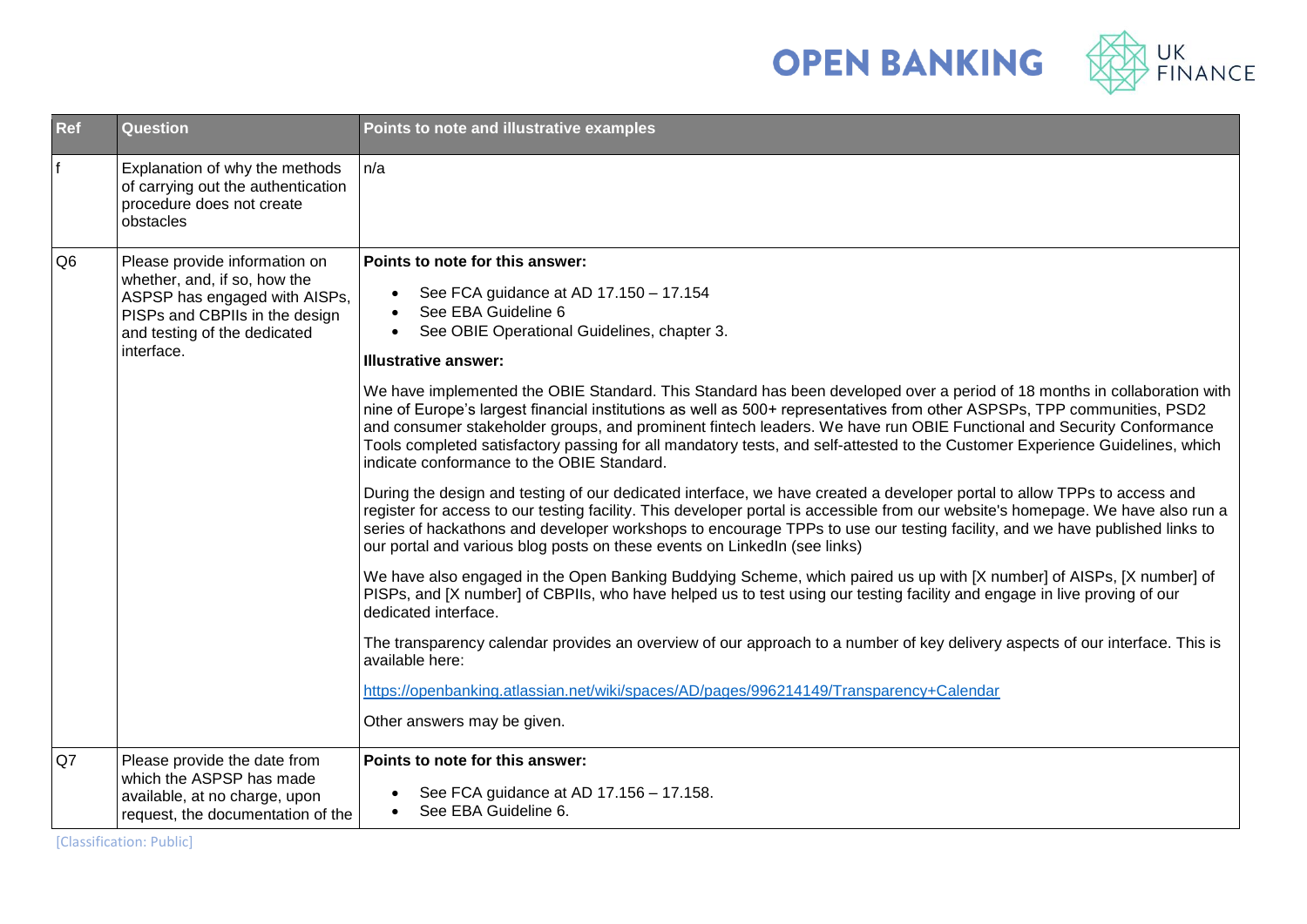



| <b>Ref</b>     | <b>Question</b>                                                                                                                                                                                     | Points to note and illustrative examples                                                                                                                                                                                                                                                                                                                                                                                                                                                 |
|----------------|-----------------------------------------------------------------------------------------------------------------------------------------------------------------------------------------------------|------------------------------------------------------------------------------------------------------------------------------------------------------------------------------------------------------------------------------------------------------------------------------------------------------------------------------------------------------------------------------------------------------------------------------------------------------------------------------------------|
|                | technical specification of any of<br>the interfaces specifying a set of<br>routines, protocols, and tools<br>needed by AISPs, PISPs and<br>CBPIIs to interoperate with the<br>systems of the ASPSP. | The answer must be 14 March 2019 if an ASPSP is seeking to be exempt for 14 September 2019.<br>$\bullet$<br>Alternatively, at least 6 months prior to the target date for the market launch of the dedicated interface*<br>$\bullet$<br>*If implementing this requirement after 14 March 2019 different timelines will apply.<br>Other answers may be given.                                                                                                                             |
| Q8             | Please provide the date on which<br>the ASPSP published a summary<br>of the technical specification of<br>the dedicated interface on its<br>website and a web link.                                 | Points to note for this answer:<br>See FCA guidance at AD 17.156 - 17.158.<br>$\bullet$<br>See EBA Guideline 6.<br>The answer must be 14 March 2019 if an ASPSP is seeking to be exempt for 14 September 2019.<br>$\bullet$<br>Alternatively, at least 6 months prior to the target date for the market launch of the dedicated interface*.<br>$\bullet$<br>* If implementing this requirement after 14 March 2019 different timelines will apply.<br>Other answers may be given.        |
| Q <sub>9</sub> | Please provide the date on which<br>the testing facility became<br>available for use by AISP, PISPs,<br>CBPIIs (and those that have<br>applied for the relevant<br>authorisation. (dd/mm/yyyy)      | Points to note for this answer:<br>See FCA guidance at AD 17.156 - 17.158.<br>$\bullet$<br>See EBA Guideline 6.<br>$\bullet$<br>The answer must be 14 March 2019 if an ASPSP is seeking to be exempt before for 14 September 2019.<br>$\bullet$<br>Alternatively, at least 6 months prior to the target date for the market launch of the dedicated interface*.<br>* If implementing this requirement after 14 March 2019 different timelines will apply.<br>Other answers may be given. |
| Q10            | Please provide the number of<br>different PISPs, CBPIIs, AISPs<br>that have used the testing facility.                                                                                              | <b>Illustrative answer:</b><br>Since 14 March 2019*, the following number of TPPs have used our testing facility:<br>[x number] PISPs<br>[x number] AISPs<br>$\bullet$                                                                                                                                                                                                                                                                                                                   |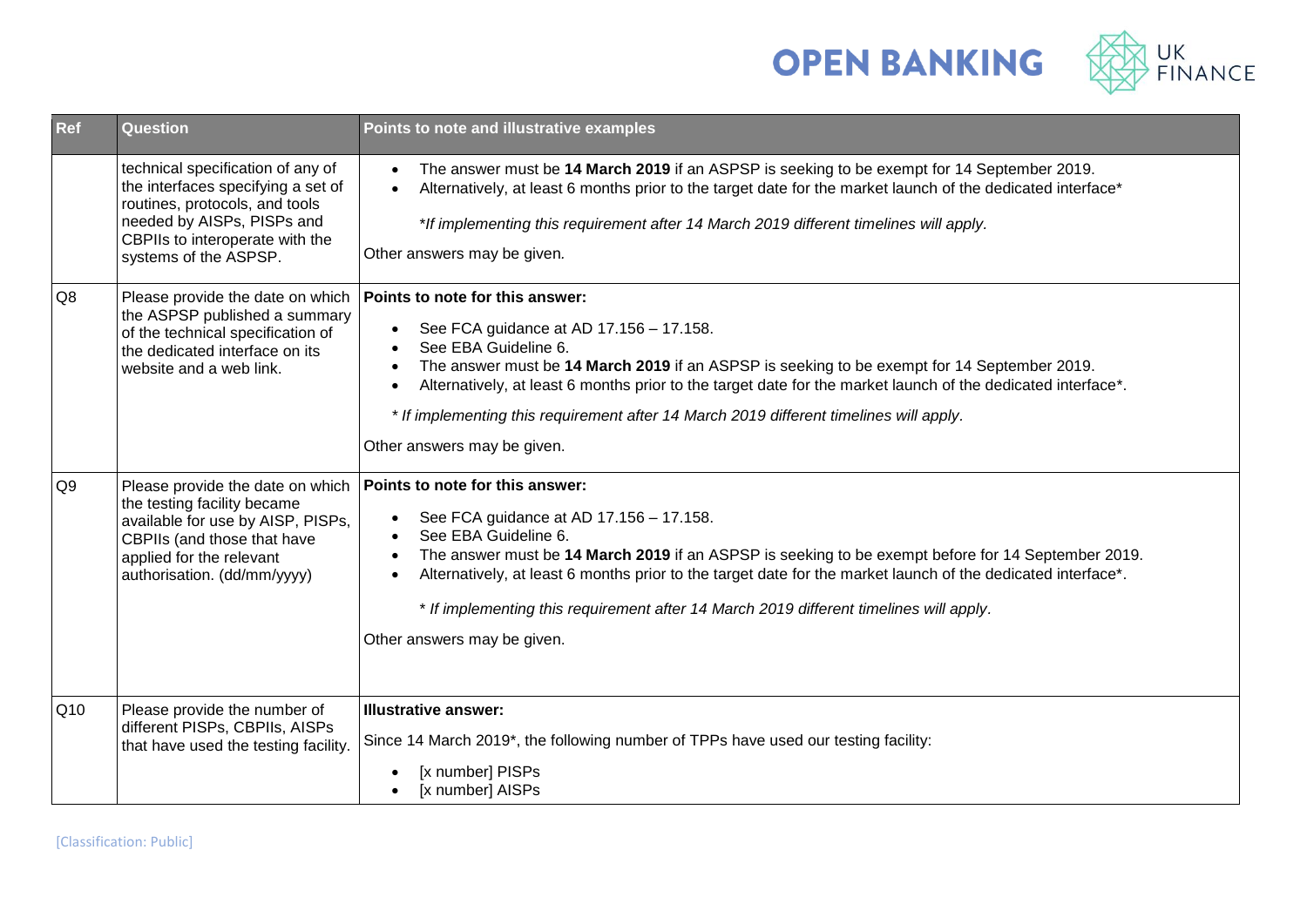



| <b>Ref</b>      | Question                                                                                           | Points to note and illustrative examples                                                                                                                                                                                                                                                                                                                                                                                                                                                   |
|-----------------|----------------------------------------------------------------------------------------------------|--------------------------------------------------------------------------------------------------------------------------------------------------------------------------------------------------------------------------------------------------------------------------------------------------------------------------------------------------------------------------------------------------------------------------------------------------------------------------------------------|
|                 |                                                                                                    | [x number] CBPIIs<br>$\bullet$                                                                                                                                                                                                                                                                                                                                                                                                                                                             |
|                 |                                                                                                    | * If implementing this requirement after 14 March 2019 different timelines will apply.                                                                                                                                                                                                                                                                                                                                                                                                     |
|                 |                                                                                                    | Other answers may be given.                                                                                                                                                                                                                                                                                                                                                                                                                                                                |
| Q <sub>11</sub> | Please provide a summary of the<br>results of the testing.                                         | Points to note for this answer:<br>See FCA guidance at AD 17.159 - 17.160.<br>$\bullet$<br>See EBA Guideline 6.<br>See OBIE Operational Guidelines Section 3 and 6.<br>The answer should include:<br>o a summary of the feedback received from PISPs, AISPs and CBPIIs.<br>$\circ$ a summary of any issues identified.<br>o a description of how any problems or issues have been addressed.                                                                                               |
|                 |                                                                                                    | <b>Illustrative answer:</b>                                                                                                                                                                                                                                                                                                                                                                                                                                                                |
|                 |                                                                                                    | We have regularly engaged with the OBIE Service Desk since [x date].                                                                                                                                                                                                                                                                                                                                                                                                                       |
|                 |                                                                                                    | We initially received feedback that there were problems with TPP onboarding, which we fixed by [x date] and, since then, all [x<br>number] TPPs have successfully onboarded to our testing facility and have been able to run their own tests. We have received<br>no reports of any issues from either AISPs or CBPIIs.                                                                                                                                                                   |
|                 |                                                                                                    | However, we have received 2 reported issues from PISPs:                                                                                                                                                                                                                                                                                                                                                                                                                                    |
|                 |                                                                                                    | All [x number] PISPs reported that there was an additional step in our authentication for all payments where PSUs<br>$\bullet$<br>were asked to confirm the payment detail. This step has now been removed. Date reported: [x date], Date fixed: [x<br>date].<br>[x number] PISPs reported that there was an error with a minor delay relating to receipt of error messages. This has<br>now been rectified. Date reported: [x date], Date fixed: [x date].<br>Other answers may be given. |
| Q12             | Please provide a description of                                                                    | Points to note for this answer:                                                                                                                                                                                                                                                                                                                                                                                                                                                            |
|                 | the usage of the dedicated<br>interface in a three month (or<br>longer) period prior to submission | See FCA guidance at AD 17.164 - 17.169 and AD 17.170.<br>$\bullet$<br>See EBA Guideline 7.<br>OBIE Operational Guidelines, Section 3.3.<br>$\bullet$                                                                                                                                                                                                                                                                                                                                       |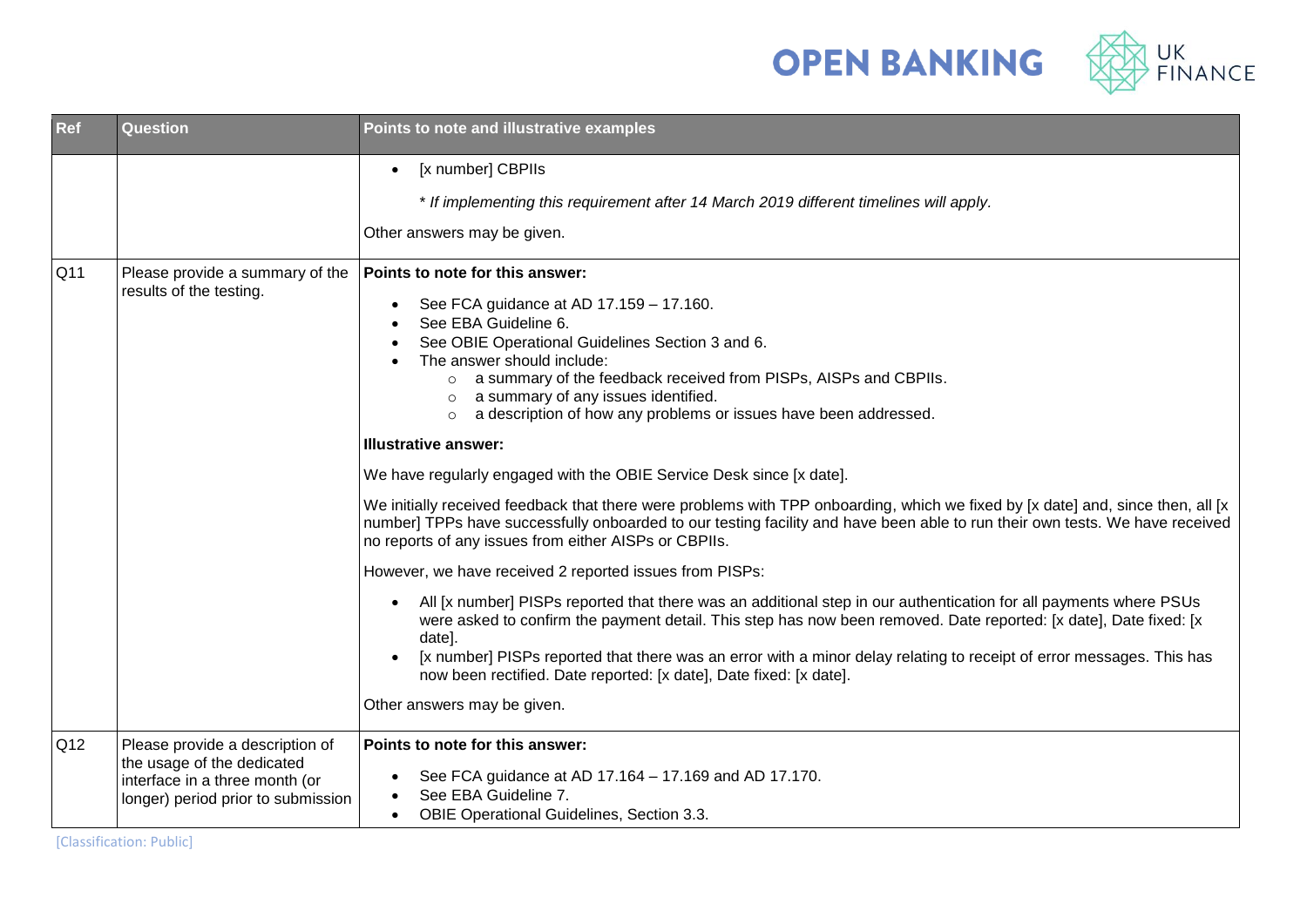



| <b>Ref</b> | Question                  | Points to note and illustrative examples                                                                                                                                                                                                                                    |
|------------|---------------------------|-----------------------------------------------------------------------------------------------------------------------------------------------------------------------------------------------------------------------------------------------------------------------------|
|            | of the exemption request. | If the production interface has been launched at different times for different products, provide a breakdown of when the<br>$\bullet$<br>access was available                                                                                                               |
|            |                           | <b>Illustrative answer:</b>                                                                                                                                                                                                                                                 |
|            |                           | The three month period of wide use of the dedicated interface (live, production APIs for AIS, PIS and CBPII) ran from 14<br>March–14 June 2019. In that period, the number of PISPs, AISPs and CBPIIs that have used the interface to provide services<br>to customers was: |
|            |                           | [X number] of PISPs<br>$\bullet$<br>[X number] of AISPs<br>[X number] of CBPIIs<br>$\bullet$                                                                                                                                                                                |
|            |                           | In that period, the number of separate requests sent by AISPs and CBPIIs to the ASPSP via the dedicated interface that have<br>been replied to by the ASPSP:                                                                                                                |
|            |                           | $PISPs = [X number of requests]$<br>$\bullet$<br>$AISPs = [X number of requests]$<br>$\bullet$<br>CBPIIs= [X number of requests]<br>$\bullet$                                                                                                                               |
|            |                           | If relevant:                                                                                                                                                                                                                                                                |
|            |                           | The production interface enabled AIS access:                                                                                                                                                                                                                                |
|            |                           | To current accounts from X date<br>To credit cards from X dates<br>$\bullet$<br>To payment enabled savings account from X date<br>$\bullet$                                                                                                                                 |
|            |                           | The production interface enabled PIS access:                                                                                                                                                                                                                                |
|            |                           | To current accounts from X date<br>To payment enabled savings account from X date                                                                                                                                                                                           |
|            |                           | Alternative illustrative answer:                                                                                                                                                                                                                                            |
|            |                           | We launched our dedicated interface (live, production APIs for AIS, PIS and CBPII) on 1 May 2019. We will provide an update<br>to the statistics below on 1 August 2019 in order to demonstrate that we meet the criteria for exemption.                                    |
|            |                           | Since 1 August 2019, the number of PISPs, AISPs and CBPIIs that have used the interface to provide services to customers                                                                                                                                                    |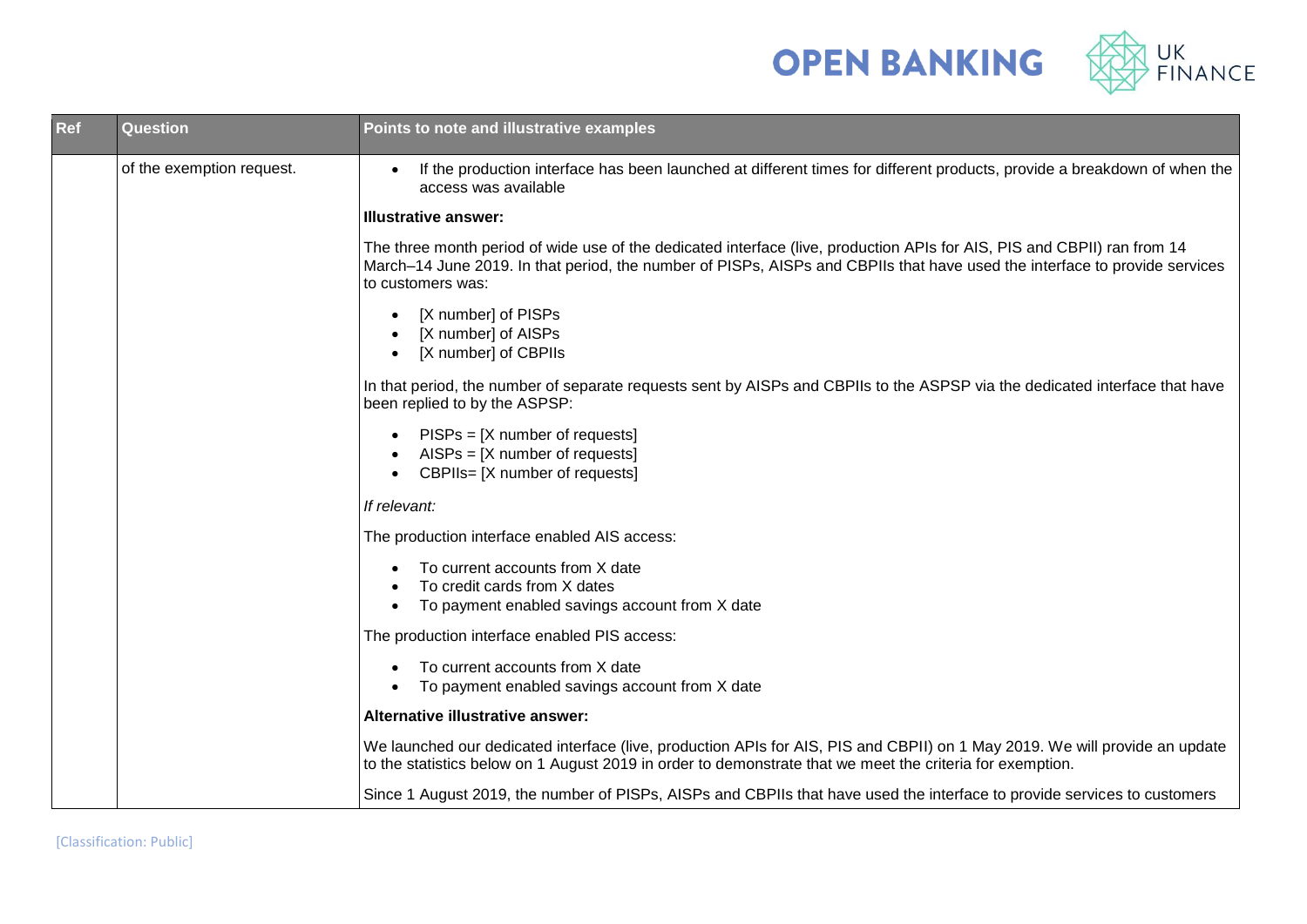



| Ref | Question                                                                                                         | Points to note and illustrative examples                                                                                                                                                                                                                                                                                                                                                                                                                                                                                                                                                                                                                                                                                                                                                                                                                                                          |
|-----|------------------------------------------------------------------------------------------------------------------|---------------------------------------------------------------------------------------------------------------------------------------------------------------------------------------------------------------------------------------------------------------------------------------------------------------------------------------------------------------------------------------------------------------------------------------------------------------------------------------------------------------------------------------------------------------------------------------------------------------------------------------------------------------------------------------------------------------------------------------------------------------------------------------------------------------------------------------------------------------------------------------------------|
|     |                                                                                                                  | was:<br>[X number] of PISPs<br>[X number] of AISPs<br>[X number] of CBPIIs<br>During that period, the number of separate requests sent by AISPs and CBPIIs to the ASPSP via the dedicated interface that<br>have been replied to by the ASPSP are as follows:<br>$PISPs = [X number of requests]$<br>$AISPs = [X number of requests]$<br>CBPIIs= [X number of requests]<br>$\bullet$<br>Other answers may be given.                                                                                                                                                                                                                                                                                                                                                                                                                                                                               |
| Q13 | Describe the measures<br>undertaken to ensure wide use of<br>the dedicated interface by AISPs,<br>PISPs, CBPIIs. | Points to note for this answer:<br>See FCA guidance at AD 17.169.<br>See EBA Guideline 7.<br><b>Illustrative answer:</b><br>Prior to launching the dedicated interface (production API for AIS, PIS and CBPII) we communicated the date from when it<br>would be available, in the following ways:<br>On our website (at www.examplebank.com/APIdeveloper portal).<br>LinkedIn posts on [X date] and [Y date].<br>Engagement with Open Banking Implementation Entity (including publication of various dates on their ASPSP<br>calendar and regular communications via their Testing Working Group).<br>Engagement with FDATA, Fintech Scotland, and Electronic Money Association.<br>$\bullet$<br>Roundtable on [X date].<br>$\bullet$<br>Engagement with [X number] of TPPs, comprising of [X number] of AISPs, [X number] of PISPs and [X number] of<br>CBPIIs.<br>Other answers may be given. |
| Q14 | Please describe the systems or<br>procedures in place for tracking,                                              | Points to note for this answer:                                                                                                                                                                                                                                                                                                                                                                                                                                                                                                                                                                                                                                                                                                                                                                                                                                                                   |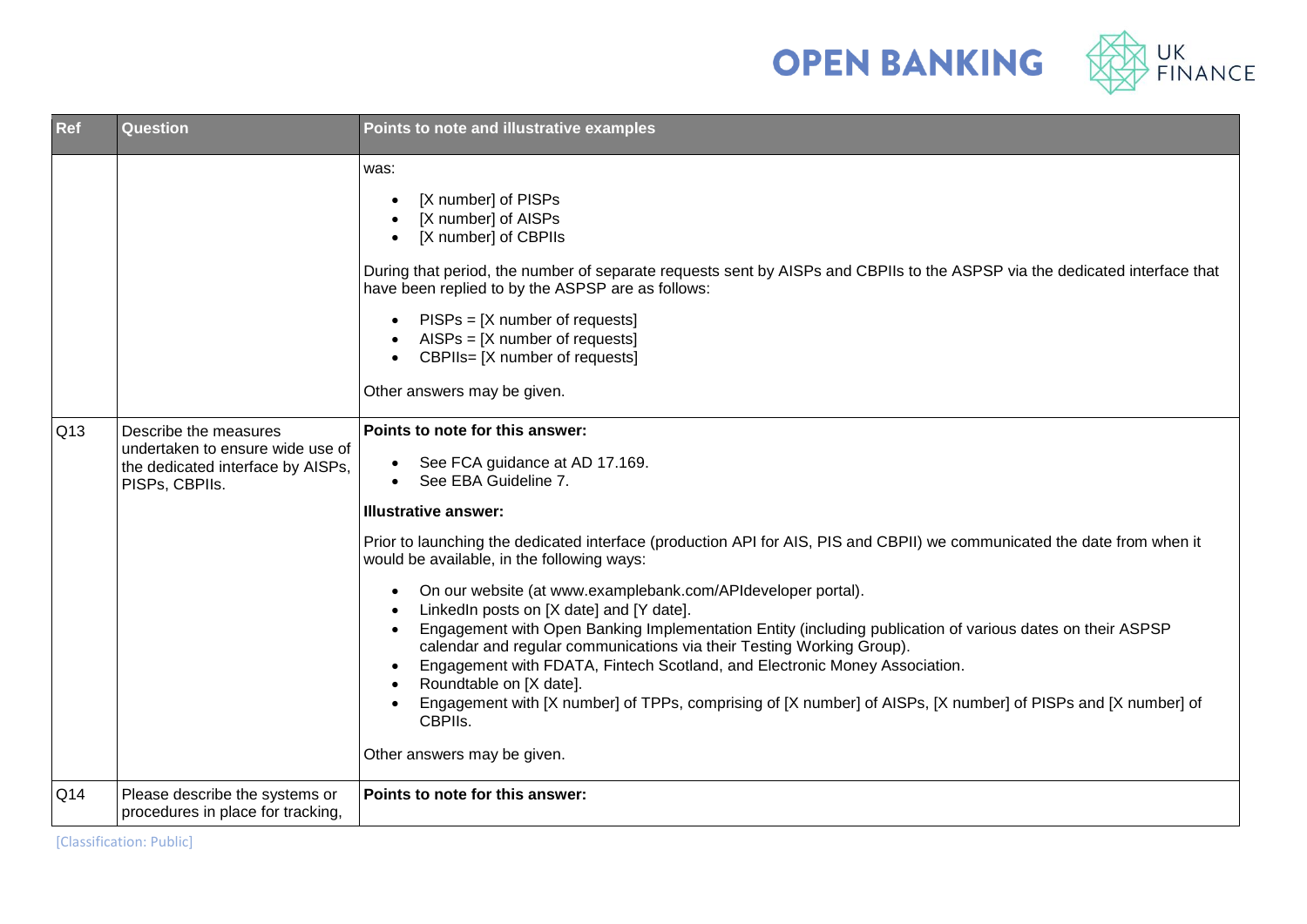



| Ref | <b>Question</b>                                                                                                                                                                                               | Points to note and illustrative examples                                                                                                                                                                                                                                                                                                                                                                                                                                                                                                                                                                                                                                                                                                                                                                                                                                                                                                                                                                                                                                                                                                                                                                                                                                                                                                                                                                                                                                                                                                 |  |
|-----|---------------------------------------------------------------------------------------------------------------------------------------------------------------------------------------------------------------|------------------------------------------------------------------------------------------------------------------------------------------------------------------------------------------------------------------------------------------------------------------------------------------------------------------------------------------------------------------------------------------------------------------------------------------------------------------------------------------------------------------------------------------------------------------------------------------------------------------------------------------------------------------------------------------------------------------------------------------------------------------------------------------------------------------------------------------------------------------------------------------------------------------------------------------------------------------------------------------------------------------------------------------------------------------------------------------------------------------------------------------------------------------------------------------------------------------------------------------------------------------------------------------------------------------------------------------------------------------------------------------------------------------------------------------------------------------------------------------------------------------------------------------|--|
|     | resolving and closing problems,<br>particularly those reported by<br>AISPs, PISPs, and CBPIIs.                                                                                                                | See FCA guidance at AD 17.171.<br>$\bullet$<br>See EBA Guideline 8.<br>$\bullet$<br>See OBIE Operational Guidelines Chapters 4, 5 and 6.<br>$\bullet$<br><b>Illustrative answer:</b>                                                                                                                                                                                                                                                                                                                                                                                                                                                                                                                                                                                                                                                                                                                                                                                                                                                                                                                                                                                                                                                                                                                                                                                                                                                                                                                                                     |  |
|     |                                                                                                                                                                                                               | Frontline technical support for our dedicated interface is via our Service Desk provided for by [external company] who manage<br>all tickets raised by TPPs as well as providing end user support to all our PSUs for our main customer interface and mobile<br>banking apps. Where [external company] is unable to resolve the issue, this is raised to our 2nd line support staff within the<br>bank. Should further support be required, our 3rd line support is formed of our interface development team who, in conjunction<br>with our technical providers, resolve the problem to the best of their ability. When the problem is resolved, the TPP is informed<br>and the ticket is closed.<br>We also use the OBIE Service Desk to give TPPs an additional channel to report any issues. We have an automated process                                                                                                                                                                                                                                                                                                                                                                                                                                                                                                                                                                                                                                                                                                            |  |
|     |                                                                                                                                                                                                               | to keep all relevant tickets synchronised between both service desks.<br>Other answers may be given.                                                                                                                                                                                                                                                                                                                                                                                                                                                                                                                                                                                                                                                                                                                                                                                                                                                                                                                                                                                                                                                                                                                                                                                                                                                                                                                                                                                                                                     |  |
| Q15 | Please explain any problems,<br>particularly those reported by<br>AISPs, PISPs and CBPIIs, that<br>have not been resolved in<br>accordance with the service level<br>targets set out in EBA Guideline<br>2.1. | Points to note for this answer:<br>See FCA guidance at AD 17.171 and 17.172.<br>$\bullet$<br>See EBA Guideline 8.<br>$\bullet$<br>See OBIE Operational Guidelines Chapters 4, 5 and 6.<br>$\bullet$<br>ASPSPs should include a description of problems reported during both testing and operational use ('production') of the<br>$\bullet$<br>dedicated interface.<br>The FCA will take into account, as part of its assessment, problems reported by AISPs, PISPs and CBPIIs.<br>$\bullet$<br>This answer should state the dates and times of incidents, the timelines to each resolution and the steps taken to resolve the<br>problem(s). Below is an example of the expected level of detail.<br><b>Illustrative answer:</b><br>On [X date], we suffered a major outage due to a system failure with one of our technical service providers. This resulted in our<br>customers being unable to utilise both PISP and AISP services for a time of [X hours] before our provider was able to identify<br>and apply a fix. We became aware of the issue at [X time] on [X date] when one of the AISPs notified us via our frontline<br>support channel and this was escalated to our technical team at [Y time]. Working with our TPP community, our technical team<br>identified the source of the issue at [Z time] and notified our provider. Their investigations revealed that a recent critical security<br>patch had caused a network component to operate outside of expected parameters, and they began to work to resolve the |  |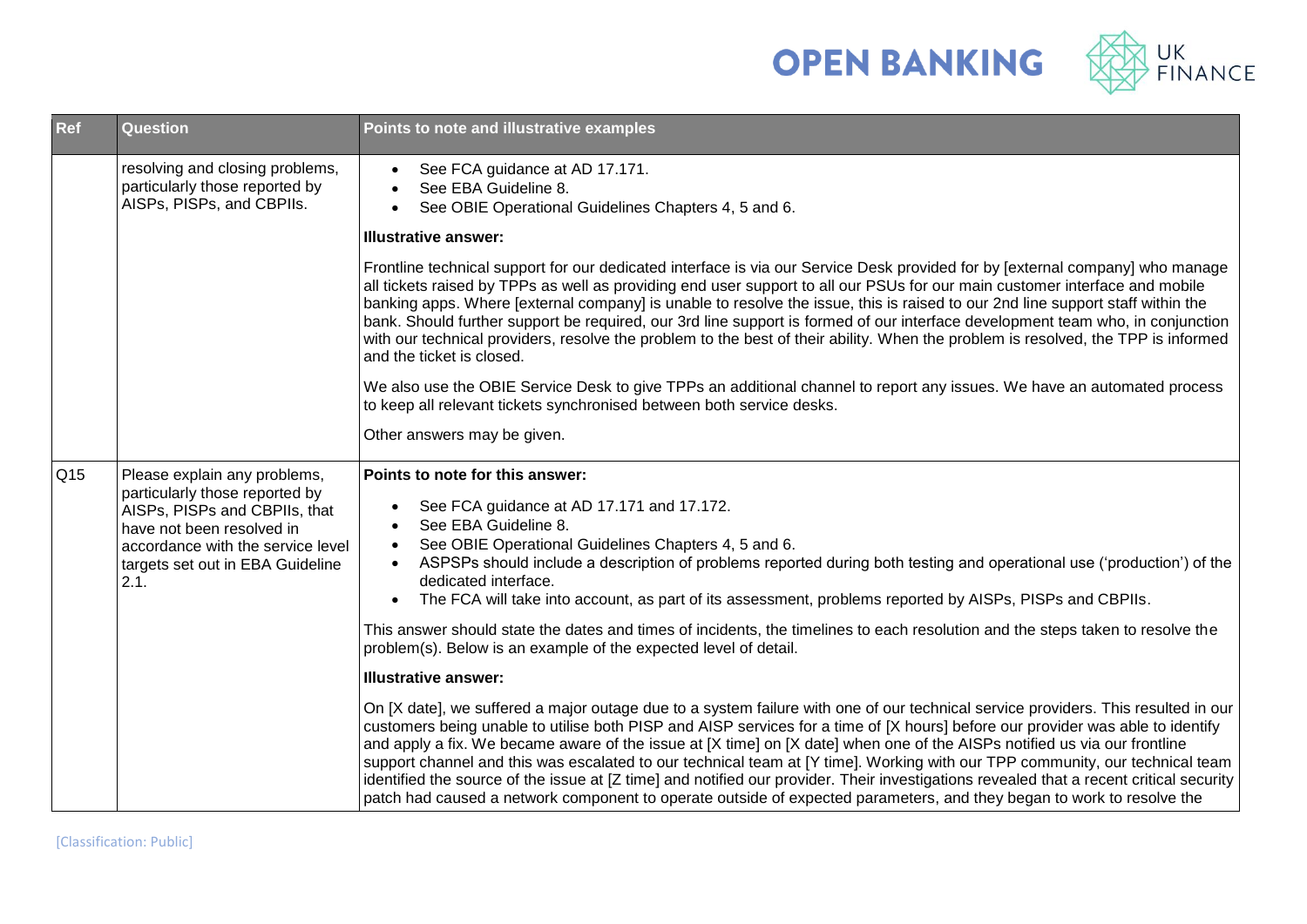



| <b>Ref</b> | Question | Points to note and illustrative examples                                                                                                                                                                                                                                                                                                                                                                                                                                                                                                                                                                                                                           |
|------------|----------|--------------------------------------------------------------------------------------------------------------------------------------------------------------------------------------------------------------------------------------------------------------------------------------------------------------------------------------------------------------------------------------------------------------------------------------------------------------------------------------------------------------------------------------------------------------------------------------------------------------------------------------------------------------------|
|            |          | issue. Working over the weekend, they were able to re-patch their systems and restore functionality.                                                                                                                                                                                                                                                                                                                                                                                                                                                                                                                                                               |
|            |          | Due to the criticality of the patch, and the risk that it posed to our customers if rolled-back (which could have resulted in all of<br>our customer accounts becoming vulnerable to security risk), we were unable to resolve the issue within the previously<br>published SLAs. We communicated this item to our onboarded TPPs via email. We also notified OBIE who then informed the<br>wider ecosystem via their central noticeboard facility. These TPPs were able to notify their users of these services, assure<br>them of our commitment to protecting them, and point them towards other methods of payment for them to use for any<br>immediate needs. |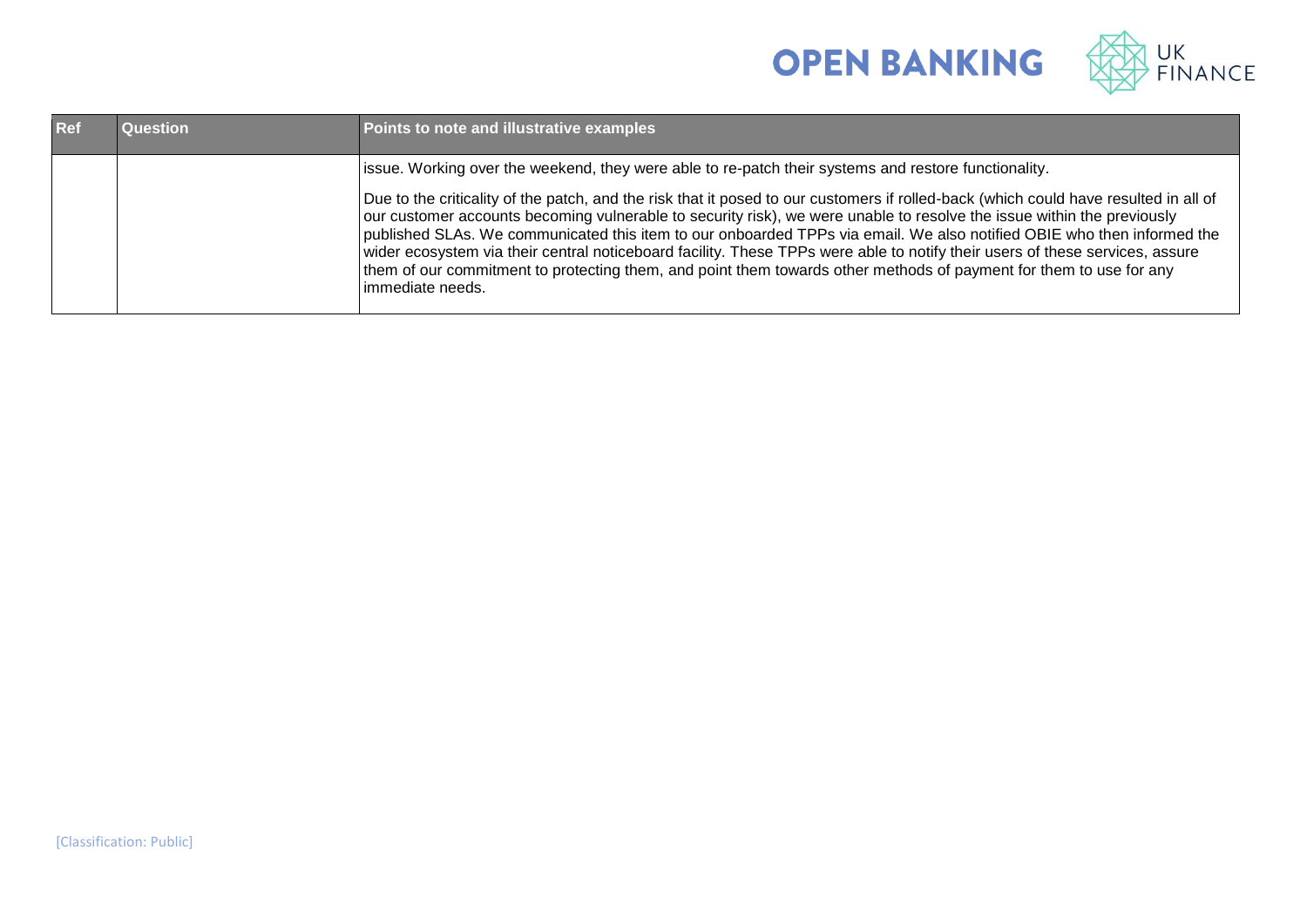



## **Form B - Design of the dedicated interface**

|                |                                                                                 |                                                                                           | <b>Column A</b>                                                                                                                                                                                                                                                                                                                                                                                                                                                                                                                      | <b>Column B</b>                                                                                                                                                                                                                                                                                                                                                                                                                                                                                                                                                                                                                                                                                                                                                           |                                                                                                                                                                                                                                                                                                             |
|----------------|---------------------------------------------------------------------------------|-------------------------------------------------------------------------------------------|--------------------------------------------------------------------------------------------------------------------------------------------------------------------------------------------------------------------------------------------------------------------------------------------------------------------------------------------------------------------------------------------------------------------------------------------------------------------------------------------------------------------------------------|---------------------------------------------------------------------------------------------------------------------------------------------------------------------------------------------------------------------------------------------------------------------------------------------------------------------------------------------------------------------------------------------------------------------------------------------------------------------------------------------------------------------------------------------------------------------------------------------------------------------------------------------------------------------------------------------------------------------------------------------------------------------------|-------------------------------------------------------------------------------------------------------------------------------------------------------------------------------------------------------------------------------------------------------------------------------------------------------------|
|                | <b>Article</b>                                                                  | Requirement                                                                               | Description of the functional and<br>technical specifications<br>[Where relevant, also reference to the<br>specific market initiative API<br>specification used to meet this<br>requirement and the results of<br>conformance testing attesting<br>compliance with the market initiative<br>standard]                                                                                                                                                                                                                                | Summary of how the implementation of<br>these specifications fulfils the requirements<br>of PSD2, SCA-RTS and FCA Guidelines<br>[Where relevant, any deviation from the<br>specific market initiative API specification<br>which has been designed to meet this<br>requirement]                                                                                                                                                                                                                                                                                                                                                                                                                                                                                           | If not in place at the time<br>of submission of the<br>exemption request, when<br>will the functionality be<br>implemented to meet the<br>requirement (must be<br>before 14 September<br>2019).<br>Has a plan for meeting<br>the relevant requirements<br>been submitted to the<br>FCA alongside this form? |
| $\overline{1}$ | PSD <sub>2</sub><br>Article<br>67<br><b>SCA-RTS</b><br>Article<br><b>30 RTS</b> | Enabling AISPs to access the<br>necessary data from payment<br>accounts accessible online | We have implemented version 3.1 of<br>the OBIE Account and Transaction API<br>Specification which is designed to<br>enable AISPs to obtain secure access<br>to the necessary data within payment<br>accounts that are accessible online.<br>We have successfully run the OBIE<br>Functional Conformance Tool for our<br>implementation of the version 3.1<br>account access API and passed all<br>required tests. The results of our<br>conformance testing can be viewed<br>here.<br>[provide link and specify relevant<br>part(s)] | As per PSD2 Article 67(1), our dedicated<br>interface based on version 3.1 of the OBIE<br>Standard enables the PSU to make use of<br>account information services in relation to all<br>the payment accounts we provide, which are<br>accessible online. This includes:<br>[Bank X] Personal current account<br>[Bank X] Business current account<br>[Bank X] Personal credit card<br>[Bank X] Corporate credit card<br>[Bank X] Payment enabled savings<br>account<br>We provide detail on what information is<br>available to AISPs via the dedicated interface in<br>row 14.<br>We consider that our dedicated interface, for<br>access to the accounts above, meets relevant<br>PSD2 requirements for ASPSPs pursuant to<br>Article: 67(3)(a) which: " Enables secure |                                                                                                                                                                                                                                                                                                             |

[Classification: Public]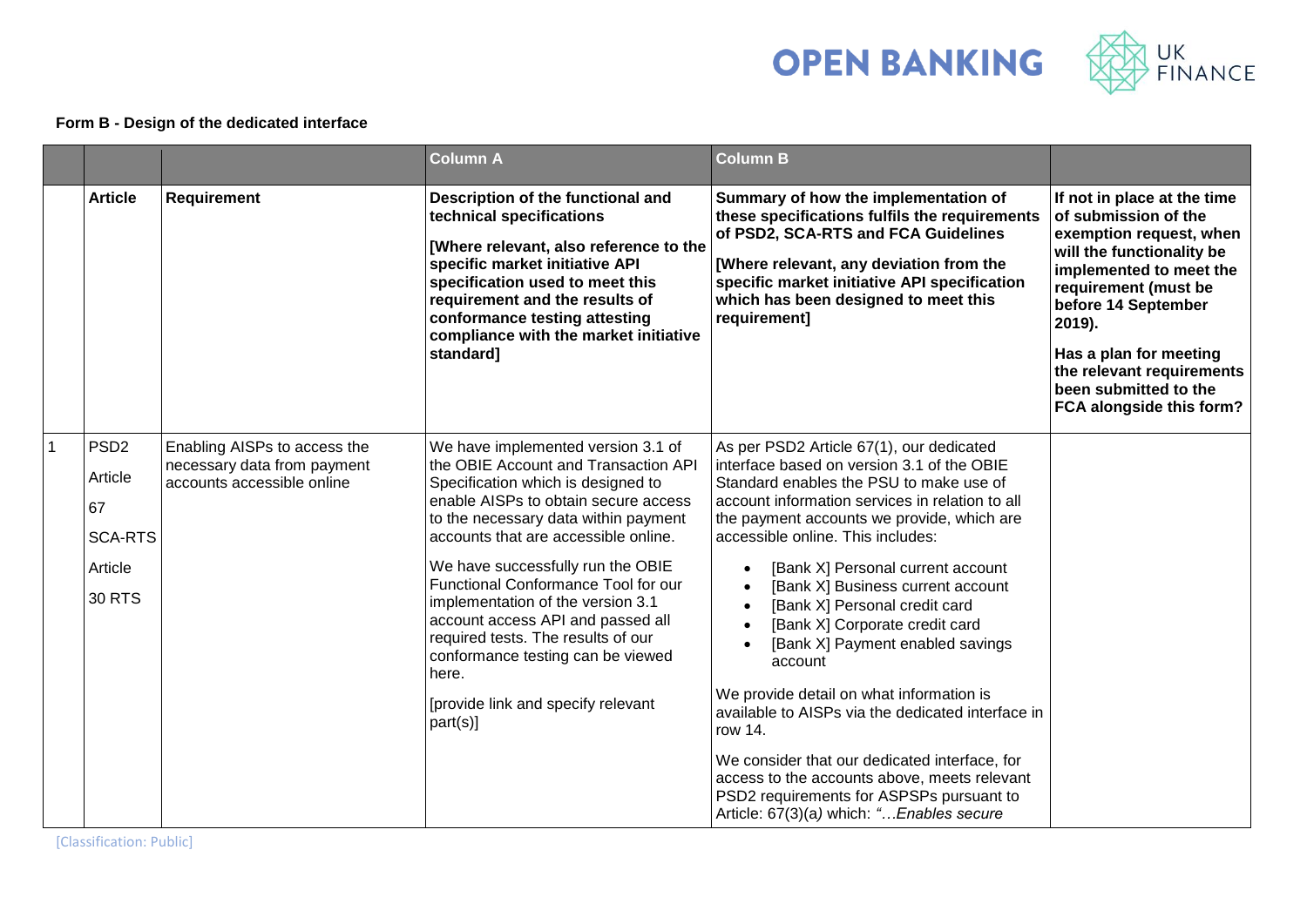



|                |                                                                                |                                                                                                                                                                                                                                                                                         |                                                                                                                                                                                                                                                                                                                                                                                                                                                                                                                                                                                                                                                                                                                                                                                                                                                                                                                                                                                                                                                                                                                                                                                      | communication with AISPs"                                                                                                                                                                                                                                                                                                                                                                                                                                                                                                                                                                                                                                                                                                                                                                                                                                                                                                                                                                                                                                                                                                                                                                                                                                                                                                                                  |  |
|----------------|--------------------------------------------------------------------------------|-----------------------------------------------------------------------------------------------------------------------------------------------------------------------------------------------------------------------------------------------------------------------------------------|--------------------------------------------------------------------------------------------------------------------------------------------------------------------------------------------------------------------------------------------------------------------------------------------------------------------------------------------------------------------------------------------------------------------------------------------------------------------------------------------------------------------------------------------------------------------------------------------------------------------------------------------------------------------------------------------------------------------------------------------------------------------------------------------------------------------------------------------------------------------------------------------------------------------------------------------------------------------------------------------------------------------------------------------------------------------------------------------------------------------------------------------------------------------------------------|------------------------------------------------------------------------------------------------------------------------------------------------------------------------------------------------------------------------------------------------------------------------------------------------------------------------------------------------------------------------------------------------------------------------------------------------------------------------------------------------------------------------------------------------------------------------------------------------------------------------------------------------------------------------------------------------------------------------------------------------------------------------------------------------------------------------------------------------------------------------------------------------------------------------------------------------------------------------------------------------------------------------------------------------------------------------------------------------------------------------------------------------------------------------------------------------------------------------------------------------------------------------------------------------------------------------------------------------------------|--|
| $\overline{2}$ | PSD <sub>2</sub><br>Article<br>65, 66 &<br>67 SCA-<br><b>RTS</b><br>Article 30 | Enabling provision or availability to<br>the PISP, immediately after receipt<br>of the payment order, of all the<br>information on the initiation of the<br>payment transaction and all<br>information accessible to the ASPSP<br>regarding the execution of the<br>payment transaction | We have implemented version 3.1 of<br>the OBIE Payment Initiation API<br>Specification which enables provision<br>and availability of information to the<br>PISP immediately after receipt of the<br>payment order from the PISP.<br>According to the API specification the<br>functionality of the POST operation<br>enables the ASPSP to respond to<br>submission of the payment order by<br>providing information about the<br>payment, including:<br>status<br>reference<br>amount of transaction in<br>currency used<br>exchange rate<br>charges and breakdown of<br>charges<br>date<br>The status field enables the ASPSP to<br>provide the PISP with different types of<br>information relating to the payment<br>order progress once it has been initiated<br>by the PISP. For a single, immediate<br>payment, we can respond with a status<br>of 'rejected' or 'pending' or 'accepted<br>settlement in process'. Practically<br>speaking, when the PISP initiates the<br>payment order in order to satisfy the<br>"immediate timeframe" of the regulatory<br>requirement, in some instances, we<br>may only be able to provide a status of<br>'pending'. This means we have | Having implemented version 3.1, our dedicated<br>interface enables the immediate provision and<br>availability of 'all information on the initiation of<br>the payment transaction and all information<br>accessible to the ASPSP regarding the<br>execution of the payment transaction' as per<br>PSD2 Article 66(4)(b).<br>This covers the following accounts:<br>[Bank X] Personal current account<br>[Bank X] Business current account<br>[Bank X] Personal credit card<br>[Bank X] Corporate credit card<br>[Bank X] Payment enabled savings<br>account<br>The POST operation also enables the<br>provision of information, immediately after<br>receipt of the payment order, regarding the<br>status of initiation of the payment order which<br>will denote 'pending', "accepted settlement in<br>progress" or "rejected" when the payment order<br>is successfully received.<br>The POST operation enables us to respond<br>with the following information on the initiation of<br>the payment order (where applicable)<br>immediately after receipt of the payment order<br>(in line with FCA Approach Document 17.29):<br>a reference enabling the payer to<br>identify the payment transaction and,<br>where appropriate, information relating<br>to the payee<br>the amount of the payment transaction<br>in the currency used in the payment |  |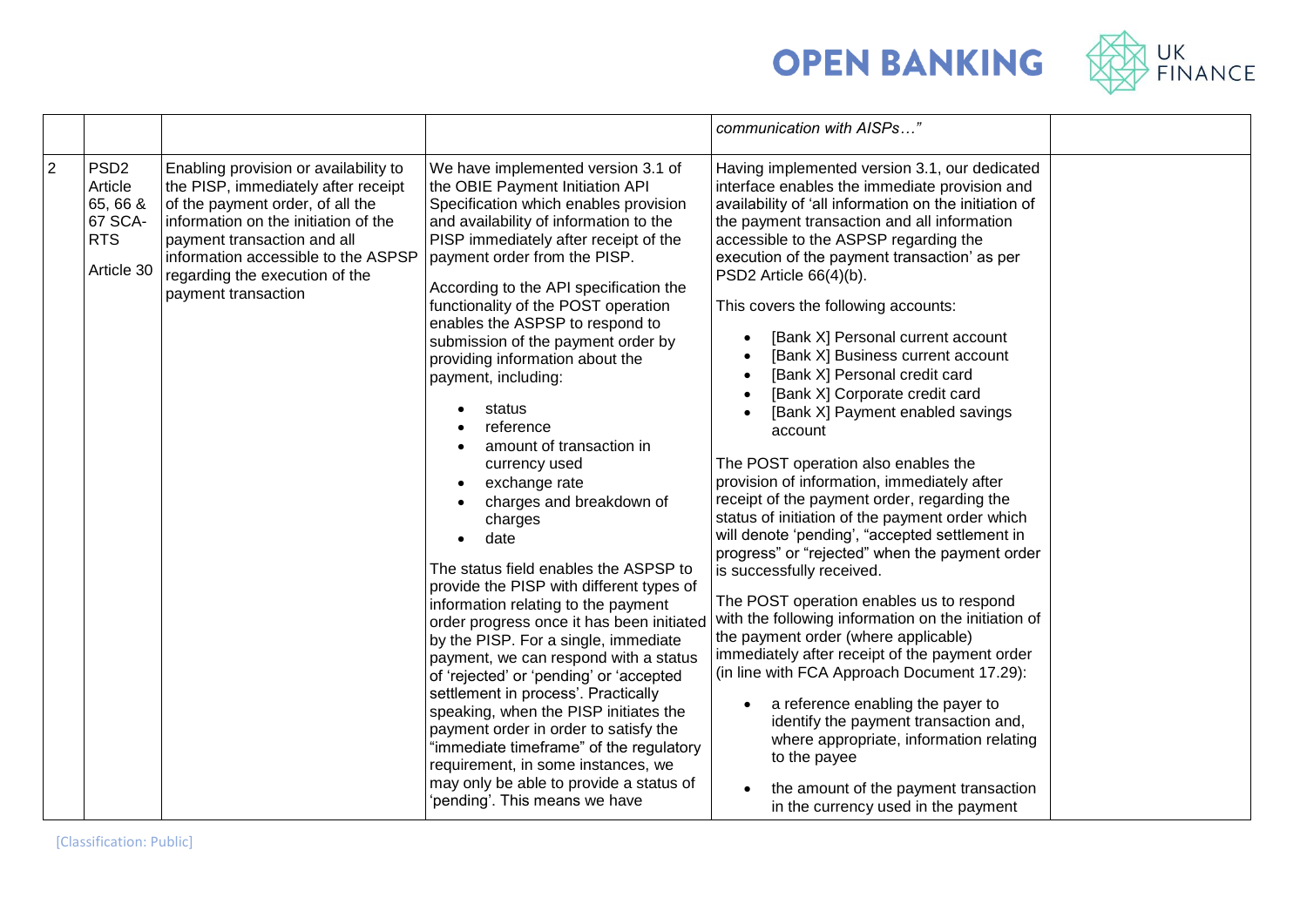



| acknowledged receipt of the payment<br>order which has been initiated via the<br>PISP. This is a similar to the principle<br>when the payer makes a payment<br>directly – we confirm that the payment<br>instruction has been received.<br>Additionally, the API allows for TPPs to<br>retrieve from us (via a GET) updates for<br>each payment order, in the event the<br>status changes after the payment order<br>has been initiated.<br>We have successfully run the OBIE<br>Functional Conformance Tool on our<br>implementation of the version 3.1<br>payment initiation API and passed all<br>required tests.<br>The results of our conformance testing<br>can be viewed here (provide link and<br>specify relevant part(s)) | order<br>the amount of any charges for the<br>payment transaction payable by the<br>payer (to the payer's PSP) and, where<br>applicable, a breakdown of the<br>amounts of such charges<br>where an exchange rate is used in the<br>payment transaction (by the payer's<br>PSP) and the actual rate used in the<br>payment transaction differs from the<br>rate provided in accordance with<br>regulation 43(2)(d) of the PSRs 2017,<br>the actual rate used or a reference to it,<br>and the amount of the payment<br>transaction after that currency<br>conversion<br>the date on which the PSP received the<br>payment order<br>The GET operation enables the provision<br>of further information about the status of the<br>payment order to be retrieved by the PISP. The<br>PISP can periodically submit requests to us in<br>order to obtain further status updates for<br>example, if the PISP initially received a status<br>of "pending" at payment initiation, this might be<br>updated to either "accepted settlement in<br>process" or "accepted settlement completed" or<br>even "rejected". |
|-------------------------------------------------------------------------------------------------------------------------------------------------------------------------------------------------------------------------------------------------------------------------------------------------------------------------------------------------------------------------------------------------------------------------------------------------------------------------------------------------------------------------------------------------------------------------------------------------------------------------------------------------------------------------------------------------------------------------------------|-----------------------------------------------------------------------------------------------------------------------------------------------------------------------------------------------------------------------------------------------------------------------------------------------------------------------------------------------------------------------------------------------------------------------------------------------------------------------------------------------------------------------------------------------------------------------------------------------------------------------------------------------------------------------------------------------------------------------------------------------------------------------------------------------------------------------------------------------------------------------------------------------------------------------------------------------------------------------------------------------------------------------------------------------------------------------------------------------------------|
|-------------------------------------------------------------------------------------------------------------------------------------------------------------------------------------------------------------------------------------------------------------------------------------------------------------------------------------------------------------------------------------------------------------------------------------------------------------------------------------------------------------------------------------------------------------------------------------------------------------------------------------------------------------------------------------------------------------------------------------|-----------------------------------------------------------------------------------------------------------------------------------------------------------------------------------------------------------------------------------------------------------------------------------------------------------------------------------------------------------------------------------------------------------------------------------------------------------------------------------------------------------------------------------------------------------------------------------------------------------------------------------------------------------------------------------------------------------------------------------------------------------------------------------------------------------------------------------------------------------------------------------------------------------------------------------------------------------------------------------------------------------------------------------------------------------------------------------------------------------|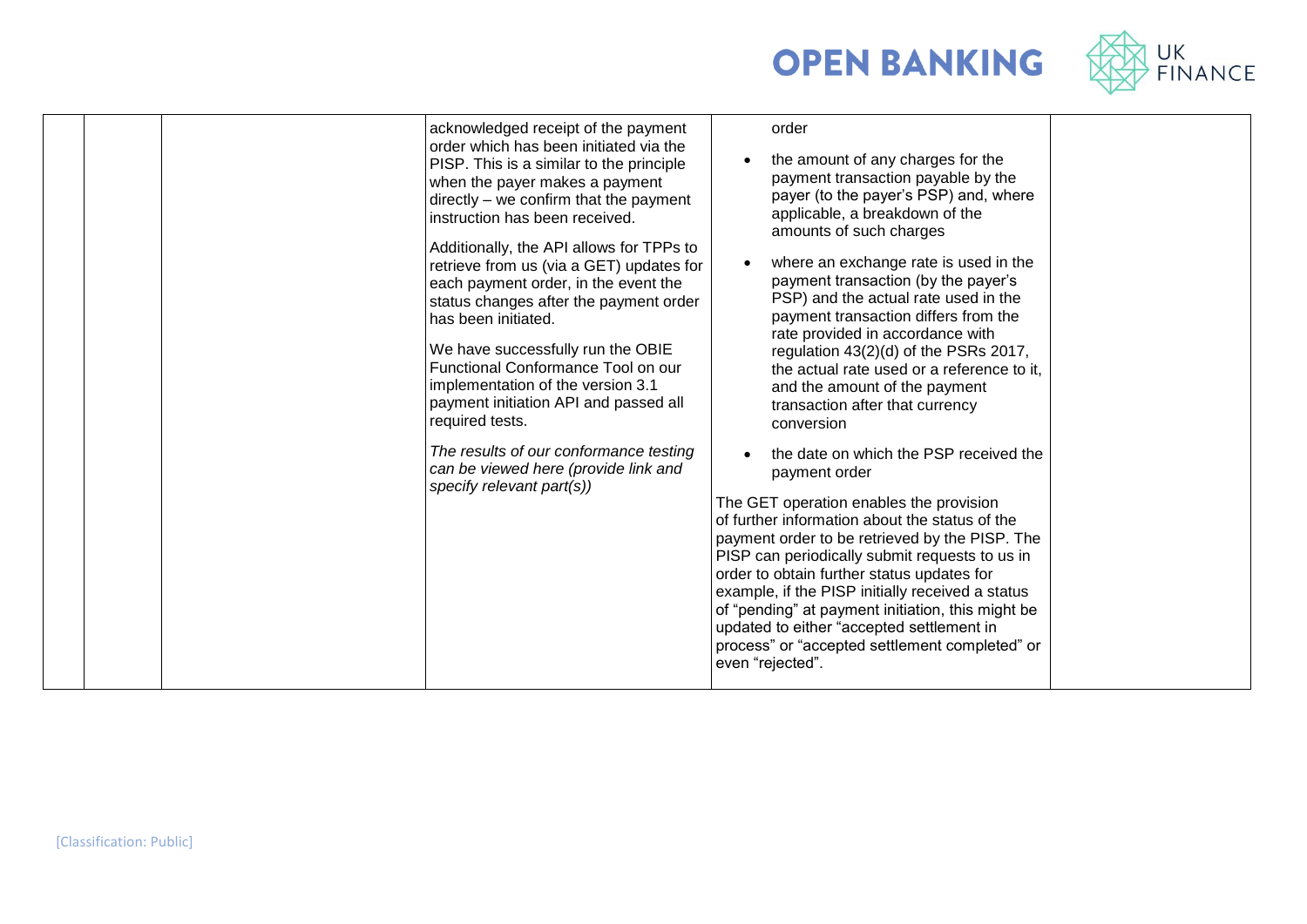

## **OPEN BANKING**

| 3              | Article<br>30(3)                                                                     | SCA-RTS Conforming to (widely used)<br>standard(s) of communication issued<br>by international or European<br>standardisation organisations | The OBIE API Specifications we have<br>implemented are based on RESTful<br>JSON principles and all data models for<br>request and response payloads map to<br>ISO20022.<br>The OBIE security model is based on<br>the FAPI Profile of Open ID Connect,<br>including but not limited to the following<br>widely used international standards:<br><b>TLS 1.2</b><br>OAuth <sub>2</sub><br>$\bullet$<br>OpenID Connect (OIDC)<br><b>JWS</b><br>$\bullet$<br><b>CIBA</b><br>We have successfully run the OBIE<br>functional conformance and security<br>tools and passed all required tests.<br>The results of our conformance<br>testing can be viewed here (provide<br>link and specify relevant part(s)) | In line with SCA-RTS, Art. 30(3), these<br>Standards follow widely used standards of<br>communication used by both established<br>financial institutions and third party developers,<br>and issued by international and European<br>standard bodies:<br>JSON (JavaScript Object Notation) is an<br>open-standard file format that uses<br>human-readable text to transmit data<br>objects. It is a very common data format<br>used for asynchronous communication<br>including as a replacement for XML, and<br>is defined by the Internet Engineering<br>Task Force (IETF), see<br>https://tools.ietf.org/html/rfc8259.<br>ISO20022 is the widely used standard<br>for electronic data interchange between<br>financial institutions. It describes a<br>metadata repository containing<br>descriptions of messages and business<br>processes, see<br>https://www.iso20022.org/.<br>The FAPI Security Profile is based on<br>widely used security standards from the<br>Open ID Foundation, see<br>https://openid.net/foundation/ |  |
|----------------|--------------------------------------------------------------------------------------|---------------------------------------------------------------------------------------------------------------------------------------------|---------------------------------------------------------------------------------------------------------------------------------------------------------------------------------------------------------------------------------------------------------------------------------------------------------------------------------------------------------------------------------------------------------------------------------------------------------------------------------------------------------------------------------------------------------------------------------------------------------------------------------------------------------------------------------------------------------|-----------------------------------------------------------------------------------------------------------------------------------------------------------------------------------------------------------------------------------------------------------------------------------------------------------------------------------------------------------------------------------------------------------------------------------------------------------------------------------------------------------------------------------------------------------------------------------------------------------------------------------------------------------------------------------------------------------------------------------------------------------------------------------------------------------------------------------------------------------------------------------------------------------------------------------------------------------------------------------------------------------------------------------|--|
| $\overline{4}$ | PSD <sub>2</sub><br>Article 64<br>$(2)$ SCA-<br><b>RTS</b><br>Article<br>$30(1)$ (c) | Allowing the payment service user to<br>authorise and consent to a payment<br>transaction via a PISP                                        | The OBIE Standard, including the<br><b>Customer Experience Guidelines (CEG)</b><br>Chapter 4 describes how a PSU can<br>consent and authorise a payment order<br>via a PISP. The CEG defines two flows:<br>The PSU having consented with the<br>PISP, the Redirect flow (CEG<br>section 2.1) requires the PISP to<br>redirect the PSU to the ASPSP to                                                                                                                                                                                                                                                                                                                                                   | Our implementation of the redirect flow complies<br>with PSD2 Article 64(2) because it enables the<br>PSU to give consent to the PISP and to<br>authenticate via redirection, with the us [bank X].<br>As per SCA-RTS Article $30(1)(c)$ – as discussed<br>above - the PISP is able to communicate<br>securely to initiate a payment order from the<br>payer's payment account and receive all<br>information on the initiation of the payment                                                                                                                                                                                                                                                                                                                                                                                                                                                                                                                                                                                    |  |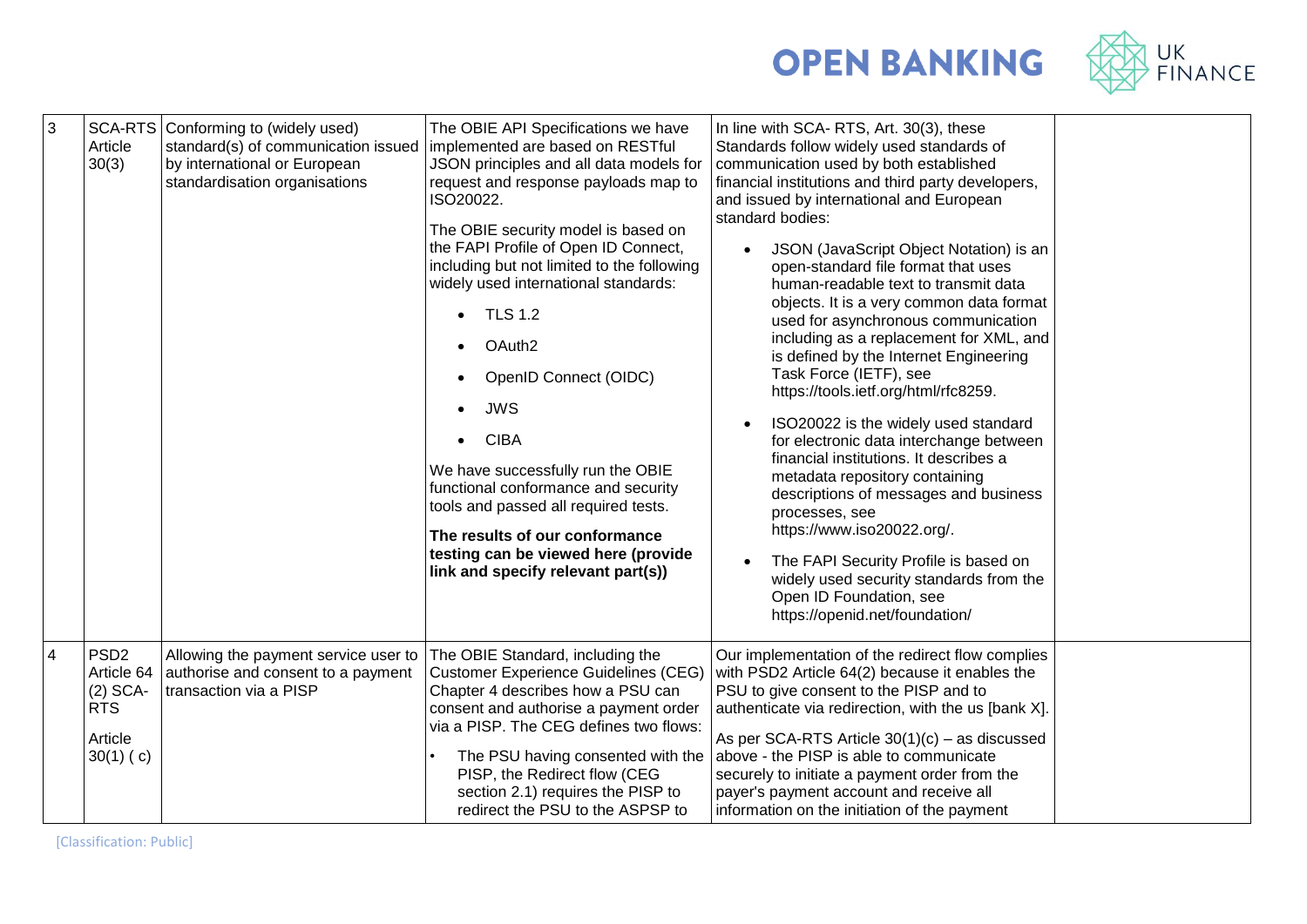



|   |                                                                |                                                                                                                                                                                   | authenticate (via SCA unless an<br>exemption applies). Once<br>authenticated, the PSU is redirected<br>back to the PISP and the PISP can<br>subsequently initiate the payment<br>order.<br>[Optional if implemented]<br>The Decoupled flows (CEG section<br>2.3) allow the PSU to authenticate<br>(via SCA on a separate device,<br>unless an exemption applies). The<br>PSU does not have to be redirected<br>from the PISP interface/device.<br>We have completed all required<br>elements of the OBIE CEG Checklist<br>regarding the Redirect Flow.<br>The results of our conformance testing<br>can be viewed here (provide link and<br>specify relevant part(s)) | transaction and all information regarding the<br>execution of the payment transaction.                                                                                                                      |  |
|---|----------------------------------------------------------------|-----------------------------------------------------------------------------------------------------------------------------------------------------------------------------------|-----------------------------------------------------------------------------------------------------------------------------------------------------------------------------------------------------------------------------------------------------------------------------------------------------------------------------------------------------------------------------------------------------------------------------------------------------------------------------------------------------------------------------------------------------------------------------------------------------------------------------------------------------------------------|-------------------------------------------------------------------------------------------------------------------------------------------------------------------------------------------------------------|--|
| 5 | PSD <sub>2</sub><br>Article<br>66(3)(b)<br>and<br>67(2)(b)     | Enabling PISPs and AISPs to ensure<br>that when they transmit the<br>personalised security credentials<br>issued by the ASPSP, they do so<br>through safe and efficient channels. | We have implemented the OBIE<br>Standard, which does not currently<br>support Embedded flows (where<br>credentials are given directly to the<br>AISP or PISP).<br>The Redirect and Decoupled flows in<br>the OBIE Standard do not require the<br>PSU's credentials to be shared with any<br>third party provider.                                                                                                                                                                                                                                                                                                                                                     | N/A                                                                                                                                                                                                         |  |
| 6 | PSD <sub>2</sub><br>Article<br>$65(2)(c)$ ,<br>66(2)(d)<br>and | Enabling the identification of the<br>AISP/PISP/CBPII and support<br>eIDAS for certificates                                                                                       | We accept eIDAS (both QWAC and<br>QSEAL) certificates from TPPs as a<br>means of identification for all<br>communication sessions. These<br>certificates could be issued by any                                                                                                                                                                                                                                                                                                                                                                                                                                                                                       | As per PSD2 and SCA-RTS Article 34<br>requirements, we accept eIDAS certificates from<br>TPPs as a means of identification for all<br>communication sessions.<br>As per the EBA Opinion on the use of eIDAS |  |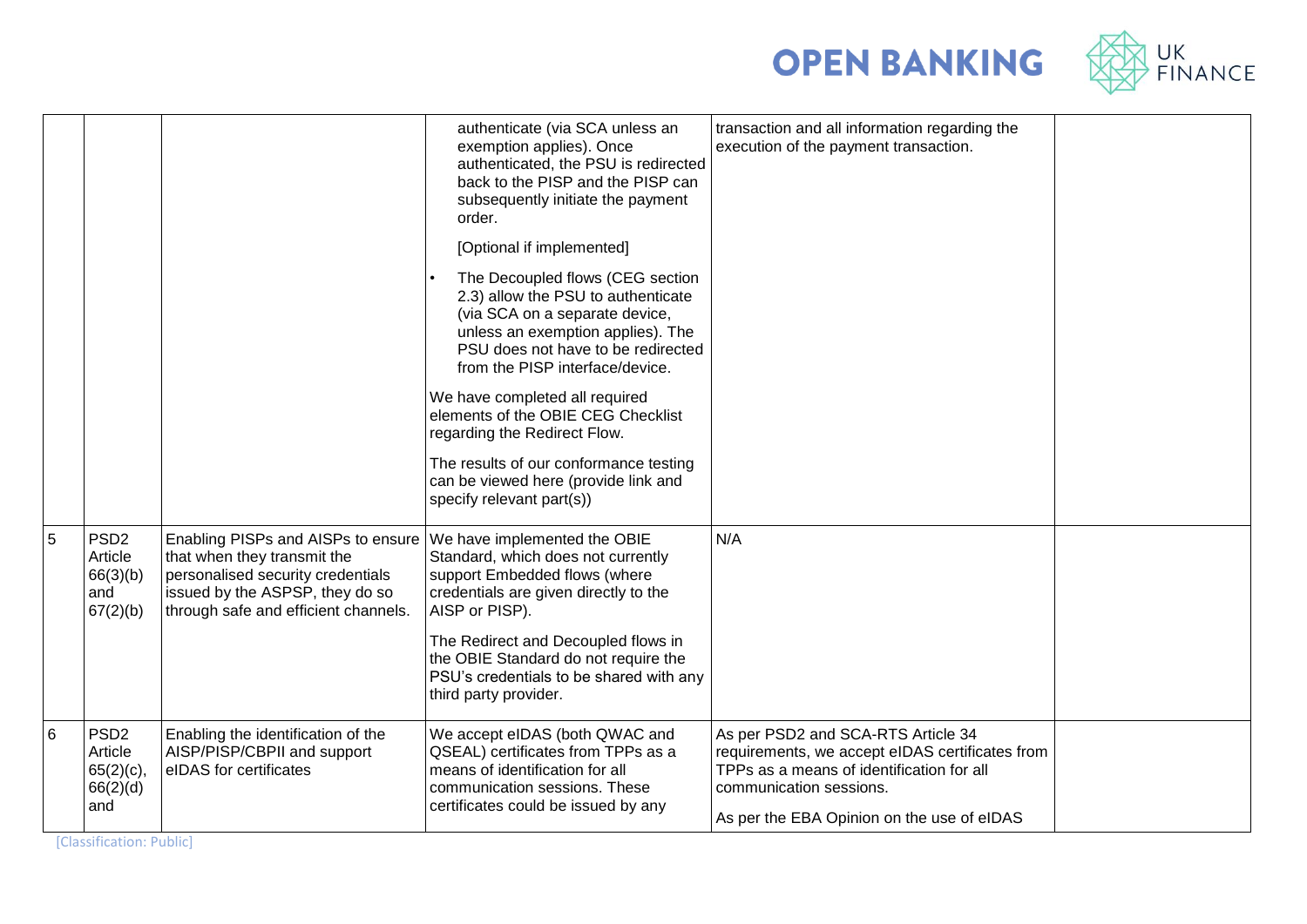



|                | 67(2)(c)                  |                                                              | QTSP.                                                                                                                                                                                                                                                     | certificates under the RTS, we accept both                                                                                                                                                                                                                                                                                                 |  |
|----------------|---------------------------|--------------------------------------------------------------|-----------------------------------------------------------------------------------------------------------------------------------------------------------------------------------------------------------------------------------------------------------|--------------------------------------------------------------------------------------------------------------------------------------------------------------------------------------------------------------------------------------------------------------------------------------------------------------------------------------------|--|
|                | <b>SCA-RTS</b><br>Article |                                                              | We validate these certificates as<br>follows:                                                                                                                                                                                                             | QWACs and QSEALCs.                                                                                                                                                                                                                                                                                                                         |  |
|                | 30(1)(a)<br>and 34        |                                                              | We enable TPPs to identify<br>themselves towards us by relying<br>on these certificates for<br>identification for each confirmation<br>request, payment initiation and<br>communication session.                                                          |                                                                                                                                                                                                                                                                                                                                            |  |
|                |                           |                                                              | For every TLS (secure<br>communication) session, we check<br>the validity of the TPP's eIDAS<br>QWAC certificate using the relevant<br>QTSP's OCSP service, via the<br>Open Banking Directory.                                                            |                                                                                                                                                                                                                                                                                                                                            |  |
|                |                           |                                                              | We also check the regulatory status<br>of each TPP on a regular basis<br>using the Open Banking Directory.                                                                                                                                                |                                                                                                                                                                                                                                                                                                                                            |  |
| $\overline{7}$ | Article<br>$10(2)$ (b)    | SCA-RTS Allowing for 90 days re-<br>authentication for AISPs | We have implemented the OBIE<br><b>Account and Transaction API</b><br>Specification v3.1 (section 5.3.3) which<br>defines how customer re-authentication<br>can take place for AISP redirection<br>journeys.<br>As part of this, we only issue AISPs with | Our dedicated interface enables us to rely on<br>the exemption in SCA-RTS Article 10(2),<br>because the access tokens expire after 90 days<br>has elapsed since the last time we applied SCA.<br>We will apply SCA again to continue accessing<br>information on the payment transactions<br>executed in the last 90 days and/or balances. |  |
|                |                           |                                                              | access tokens with a maximum life of<br>90 days.                                                                                                                                                                                                          |                                                                                                                                                                                                                                                                                                                                            |  |
|                |                           |                                                              | Once the 90 days have elapsed, the<br>AISP no longer has access and must<br>start a new authentication flow.                                                                                                                                              |                                                                                                                                                                                                                                                                                                                                            |  |
|                |                           |                                                              | This is also defined in the OBIE CEG<br>v1.1 (section 3.1.2) which our                                                                                                                                                                                    |                                                                                                                                                                                                                                                                                                                                            |  |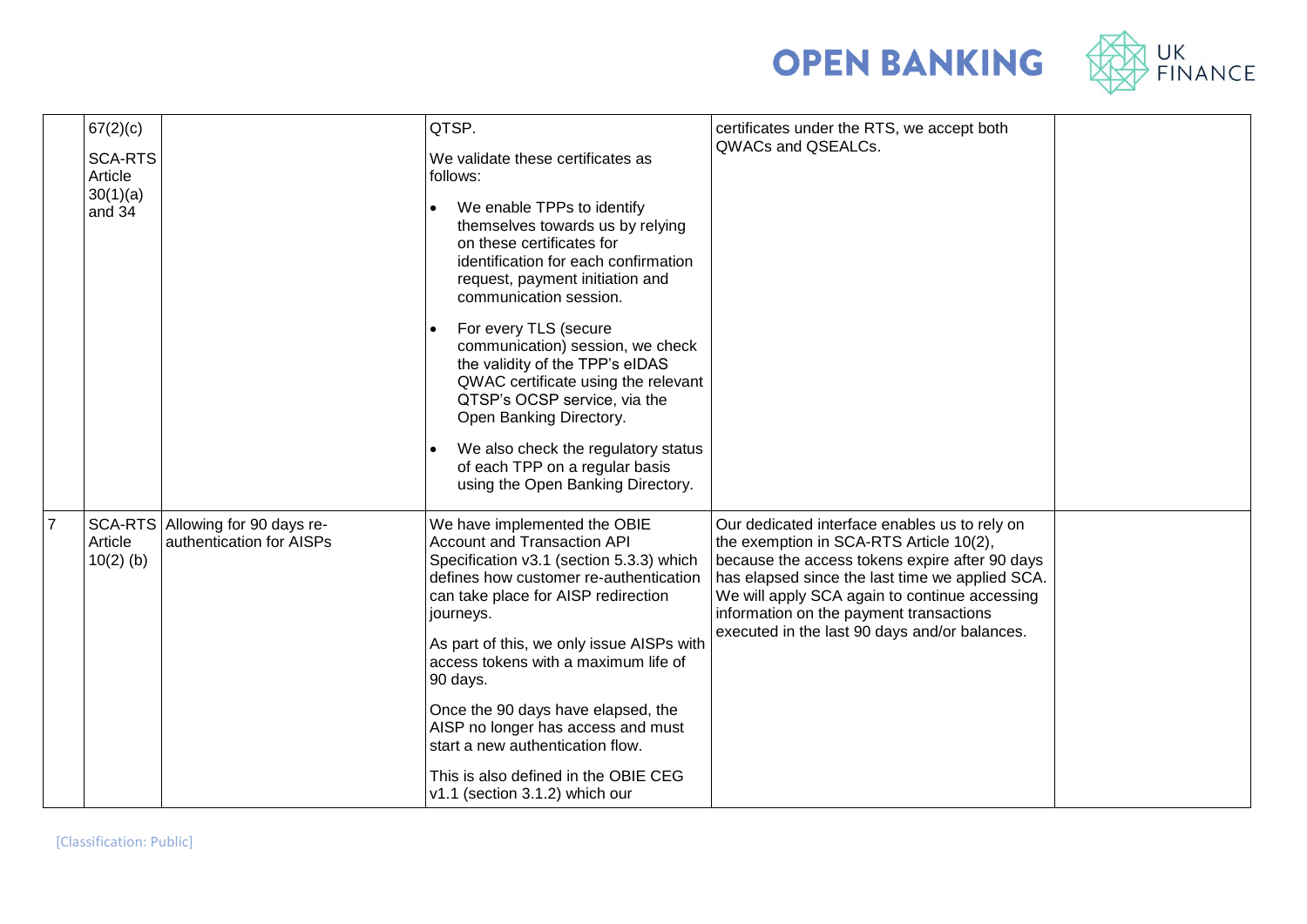



|    |                                      |                                                                                                                                                                    | implementation has followed.                                                                                                                                                                                                                                                                                                                                                                                                           |                                                                                                                                                                                                                                                                                                                                                                                                                                                                                       |  |
|----|--------------------------------------|--------------------------------------------------------------------------------------------------------------------------------------------------------------------|----------------------------------------------------------------------------------------------------------------------------------------------------------------------------------------------------------------------------------------------------------------------------------------------------------------------------------------------------------------------------------------------------------------------------------------|---------------------------------------------------------------------------------------------------------------------------------------------------------------------------------------------------------------------------------------------------------------------------------------------------------------------------------------------------------------------------------------------------------------------------------------------------------------------------------------|--|
| 8  | Article<br>36(5)                     | SCA-RTS Enabling the ASPSPs and AISPs to<br>count the number of access requests of AISP requests for each PSU.<br>during a given period                            | Our systems log and count the number<br>However, we leave it up to AISPs to<br>declare whether the PSU is present and<br>to count the number of access requests<br>for each PSU in a given 24 hour period<br>and for the AISP to operate within the<br>stated 4 times in a 24 period limit.                                                                                                                                            | It is for AISPs to ensure compliance with SCA-<br>RTS Article 36(5).<br>We have not agreed a higher frequency of<br>access requests with any AISPs as allowed by<br>Article 36(5)(b).                                                                                                                                                                                                                                                                                                 |  |
| 9  | Article 30 process<br>(4)            | SCA-RTS Allowing for a change control                                                                                                                              | As per the OBIE OG, we notify PISPs,<br>AISPs and CBPIIs (via the developer<br>portal on our website) at least 3 months<br>in advance of any changes to our API.<br>We also provide backwards support for<br>previous versions for at least 3 months.<br>Therefore, any TPP will always have at<br>least 3 months' notice before being<br>required to update their systems as a<br>result of any change to our dedicated<br>interface. | Adopting these guidelines enables us to comply<br>with SCA-RTS Article 30(4) which requires any<br>change to the technical specification of their<br>interface is made available to authorised PISPs,<br>AISPs and CBPIIs, or payment service providers<br>that have applied to their competent authorities<br>for the relevant authorisation, in advance as<br>soon as possible and not less than 3 months<br>before the change is implemented (except for<br>emergency situations). |  |
| 10 | PSD <sub>2</sub><br>Article<br>80(4) | Allowing for the possibility for an<br>initiated transaction to be cancelled<br>64(2) and in accordance with PSD2, including<br>$80(2)$ and recurring transactions | Version 3.1 of the OBIE API<br>Specifications and CEG do not support<br>the ability of the PSU to cancel PISP-<br>initiated payment transactions by<br>instructing the PISP. We do, however,<br>allow cancellation of PISP-initiated<br>payments, within the parameters of<br>PSD2, within our PSU interface.                                                                                                                          | As per PSD2 Article 80(4), future dated PISP<br>initiated payment transactions and recurring<br>transactions can be cancelled as per PSD2<br>Article 78(2). PSUs have the ability to cancel<br>these types of payments, within our direct<br>channels, in the same way that they cancel<br>these payments when set up directly by the<br>PSU.                                                                                                                                         |  |
| 11 | Article<br>36(2)                     | SCA-RTS Allowing for error messages<br>explaining the reason for the<br>unexpected event or error                                                                  | We have implemented version 3.1 of<br>the OBIE API Specifications which<br>utilises HTTP status codes to reflect the                                                                                                                                                                                                                                                                                                                   | The error codes provided by the OBIE API<br>Specification, enable us, as per SCA-RTS<br>Article 36(2), to send a notification message to                                                                                                                                                                                                                                                                                                                                              |  |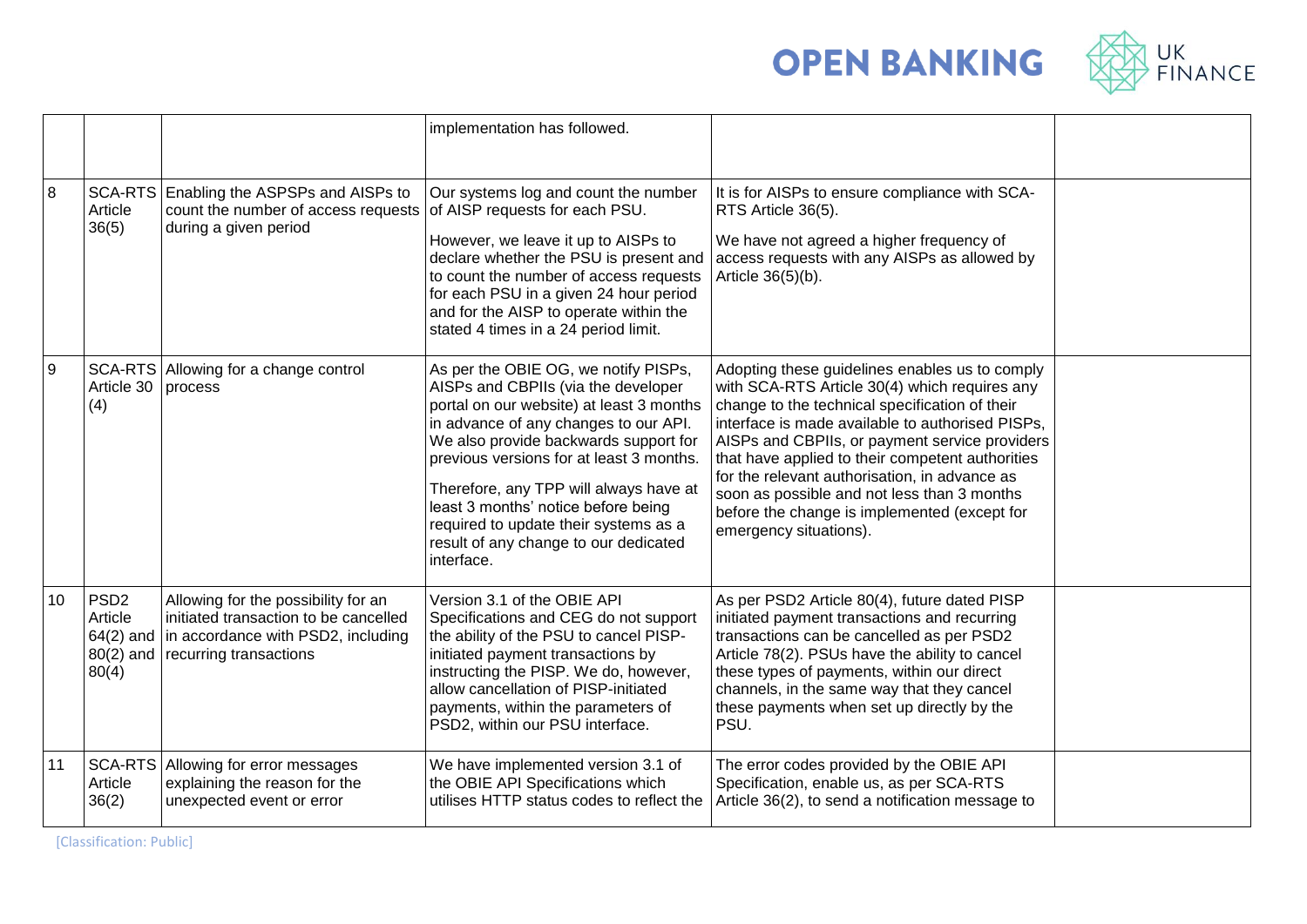

|  | outcome of the API call (the HTTP<br>operation on the resource).<br>Furthermore, granular Functional Error<br>Codes are specified (see section 5.1.3)<br>as part of the API error response<br>structure, and each of these has a more<br>detailed explanation/reason. This<br>specification includes a catalogue of<br>error messages and rules around their<br>use.<br>The OBIE Read/Write API Specification<br>v3.0 - Standard Error Codes are also<br>available in section 7.3 of the CEG V1.1<br>In event of unexpected errors, we are<br>able to send the following error<br>messages to the TPP:<br>Identification: HTTP 401: Not<br>Authorized or HTTP 503<br>Service Unavailable<br>Authentication: HTTP 401: Not<br>Authorized<br>Exchange of data elements:<br>Either the relevant HTTP 4xx<br>error codes, and where possible<br>a functional error code (e.g.<br>Field Missing, Invalid Date, etc).<br>We have successfully run the OBIE<br>Functional Conformance Tool and<br>passed all required tests, including<br>examples for all error codes.<br>The results of our conformance testing<br>can be viewed here (provide link and<br>specify relevant part(s)) | the PISP or the AISP and the CBPII in the event<br>of an unexpected event or error. The error<br>codes explain the different reasons for the<br>unexpected event or error, i.e.:<br>Not authorised<br>$\bullet$<br>Service unavailable<br>Field missing<br>$\bullet$<br>Invalid date |  |
|--|---------------------------------------------------------------------------------------------------------------------------------------------------------------------------------------------------------------------------------------------------------------------------------------------------------------------------------------------------------------------------------------------------------------------------------------------------------------------------------------------------------------------------------------------------------------------------------------------------------------------------------------------------------------------------------------------------------------------------------------------------------------------------------------------------------------------------------------------------------------------------------------------------------------------------------------------------------------------------------------------------------------------------------------------------------------------------------------------------------------------------------------------------------------------------------|--------------------------------------------------------------------------------------------------------------------------------------------------------------------------------------------------------------------------------------------------------------------------------------|--|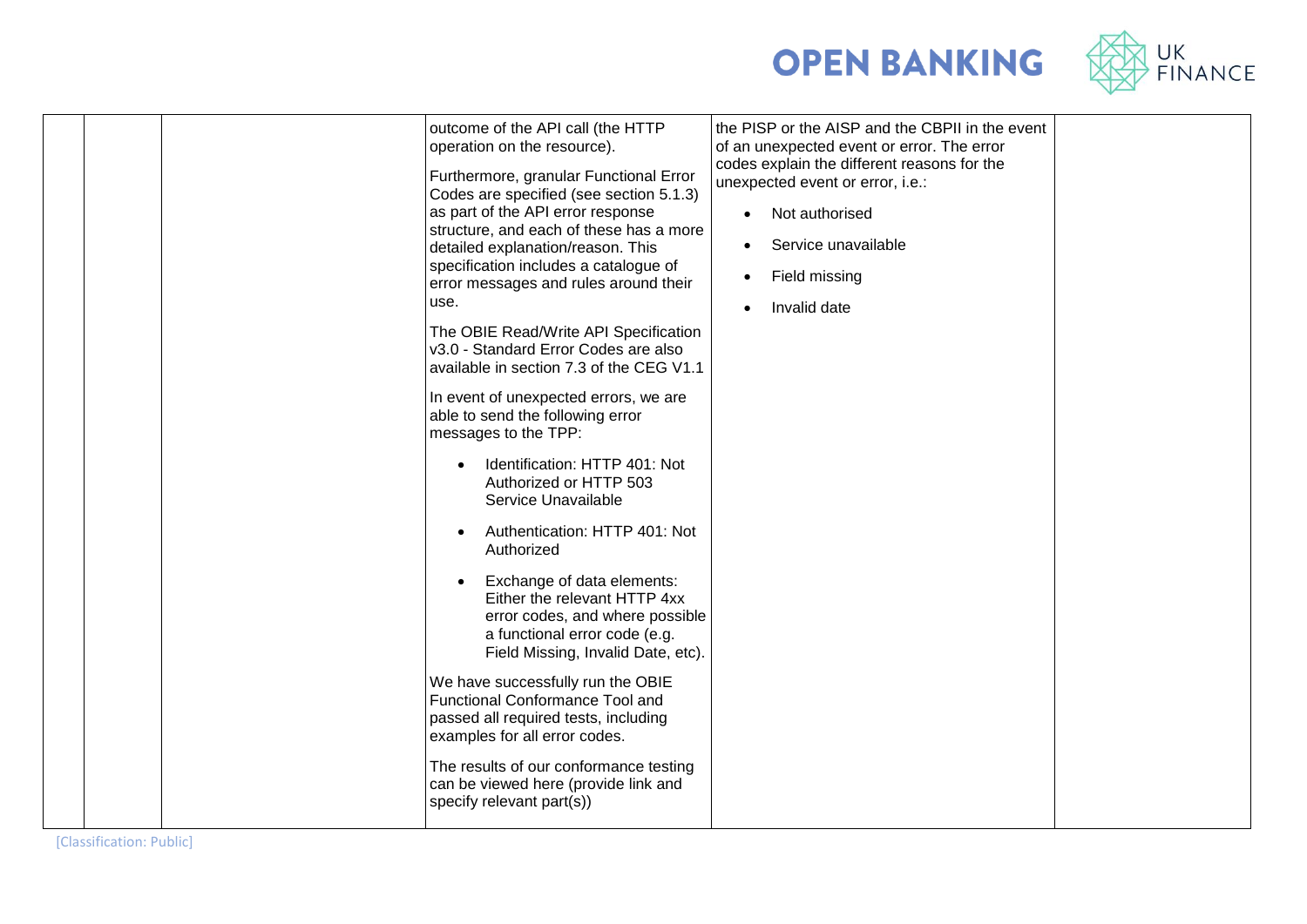



| 12 | PSD <sub>2</sub><br>Article<br>19(6) | Supporting access via technology<br>service providers on behalf of<br>authorised actors | We have implemented the OBIE<br>Standard recommendations for how a<br>TPP could/should engage with<br>Technical Service Providers (TSPs) i.e.<br>businesses that obtains and processes<br>payment account information in support<br>of authorised or registered account<br>information service providers but do not<br>themselves provide the information to<br>the user.<br>The OBIE Standard does not<br>preclude any TPP using the<br>services of a TSP, however, in<br>all cases, the TSP should<br>identify themselves to the<br>ASPSP using the TPP's<br>credentials (e.g. eIDAS<br>certificate).<br>The Open Banking Directory<br>(see<br>https://www.openbanking.org.uk<br>/providers/directory/) allows<br>TPPs to include contact details<br>for primary and secondary<br>technical contacts (which could<br>be the details of their TSP) and<br>which can manage the TPP's<br>credentials on behalf of the<br>TPP. It also allows TPPs to<br>create Software Statement | This supports TPPs in meeting their<br>requirements under of PSD2 Article 19(6). |  |
|----|--------------------------------------|-----------------------------------------------------------------------------------------|-----------------------------------------------------------------------------------------------------------------------------------------------------------------------------------------------------------------------------------------------------------------------------------------------------------------------------------------------------------------------------------------------------------------------------------------------------------------------------------------------------------------------------------------------------------------------------------------------------------------------------------------------------------------------------------------------------------------------------------------------------------------------------------------------------------------------------------------------------------------------------------------------------------------------------------------------------------------------------------|----------------------------------------------------------------------------------|--|
|    |                                      |                                                                                         | Assertions (SSAs) which can be<br>described as being managed by<br>the TSP.                                                                                                                                                                                                                                                                                                                                                                                                                                                                                                                                                                                                                                                                                                                                                                                                                                                                                                       |                                                                                  |  |
|    |                                      |                                                                                         | Furthermore, the Open Banking<br>Directory allows a TPP to enter<br>the details of an Agent on each<br>SSA, using the 'on behalf of'                                                                                                                                                                                                                                                                                                                                                                                                                                                                                                                                                                                                                                                                                                                                                                                                                                              |                                                                                  |  |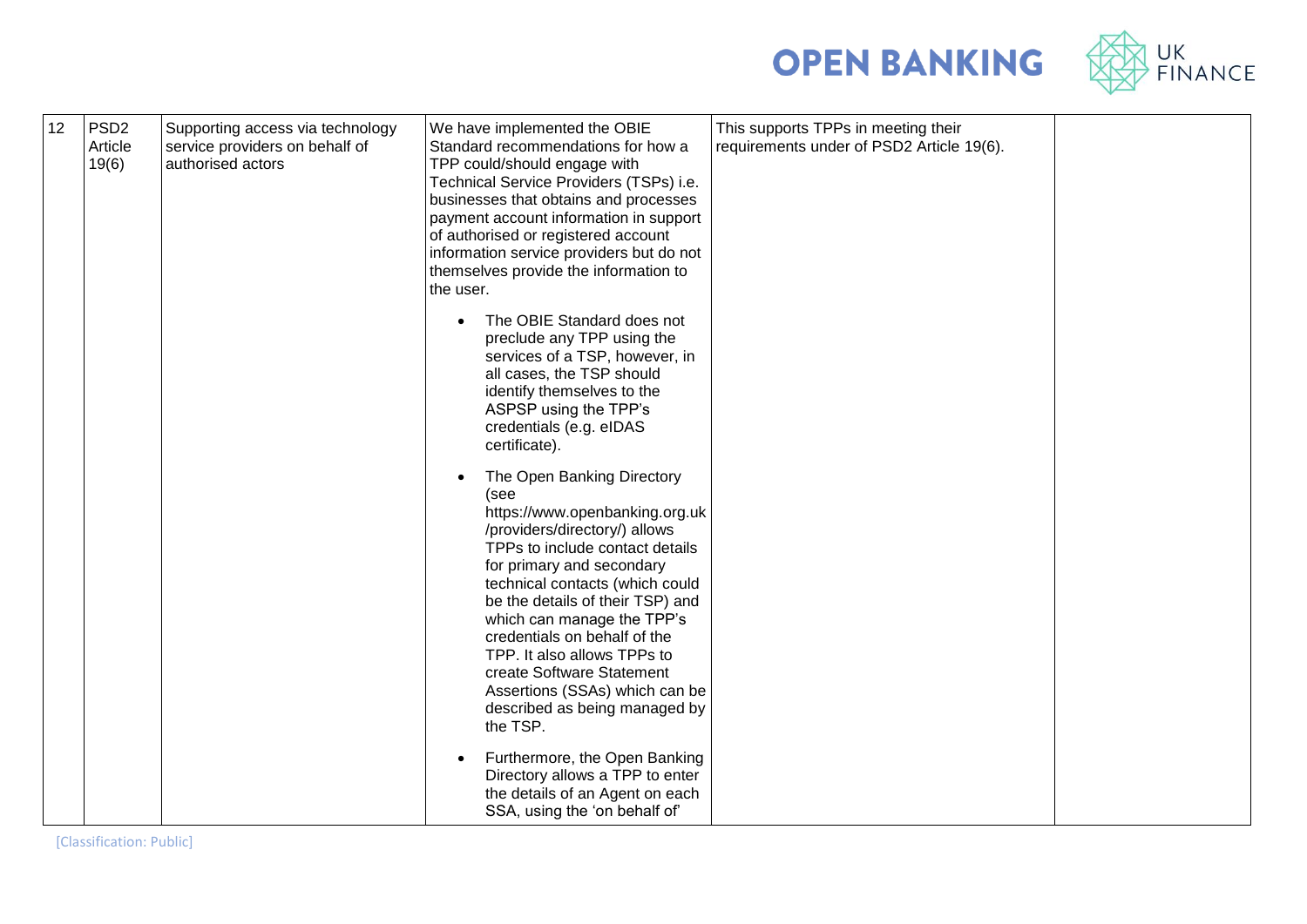



|    |                                                                                    |                                                                                                                                                                           | field. This field can then be<br>used by TPPs and ASPSPs to<br>display the name of the<br>customer facing agent, in<br>addition to the regulated party.                                                                                                                                                                                                                                                                                                                                                                                                                                                                                                                                                                                                                                                                                                                                             |                                                                                                                                                                                                                                                                             |  |
|----|------------------------------------------------------------------------------------|---------------------------------------------------------------------------------------------------------------------------------------------------------------------------|-----------------------------------------------------------------------------------------------------------------------------------------------------------------------------------------------------------------------------------------------------------------------------------------------------------------------------------------------------------------------------------------------------------------------------------------------------------------------------------------------------------------------------------------------------------------------------------------------------------------------------------------------------------------------------------------------------------------------------------------------------------------------------------------------------------------------------------------------------------------------------------------------------|-----------------------------------------------------------------------------------------------------------------------------------------------------------------------------------------------------------------------------------------------------------------------------|--|
| 13 | PSD <sub>2</sub><br>Article<br>97(5)<br>and SCA-<br><b>RTS</b><br>Article<br>30(2) | Allowing AISPs and PISPs to rely on<br>all authentication procedures issued<br>by the ASPSP to its customers                                                              | We have implemented the OBIE<br>Standard including the CEG which<br>cover two different customer journeys,<br>both allowing for PSU authentication<br>with us - the Redirect Flow and the<br>Decoupled Flow.<br>Both these flows utilise the same<br>credentials and user-interfaces that are<br>available to PSUs when interacting<br>directly with us in the direct channels.<br>Further, on mobile devices the Redirect<br>flow supports redirection from a TPP<br>web page or TPP application to our<br>application if already installed on the<br>PSU device. This allows the PSU to use<br>the same authentication experience as<br>they would experience during a direct<br>interaction with us.<br>We have successfully completed all<br>elements of the OBIE CEG Checklist.<br>The results of our conformance testing<br>can be viewed here (provide link and<br>specify relevant part(s)) | As per PSD2 Article 97(5) and SCA-RTS Article<br>30(2), our implementation of the OBIE Standard<br>allows the AISP or PISP to rely on the<br>authentication procedures provided us to the<br>PSU. This approach is in line with FCA<br>Approach Document, paragraph 17.134. |  |
| 14 | PSD <sub>2</sub><br>Article 67<br>$(2)$ $(d)$<br>and 30<br>$(1)$ $(b)$<br>and SCA- | Enabling the AISP to access the<br>same information as accessible to<br>the individual consumer and<br>corporates in relation to their<br>designated payment accounts and | Version 3.1 of the OBIE Account and<br>Transaction API Specification is<br>designed to enable ASPSPs to provide<br>AISPs with account and transaction<br>information.                                                                                                                                                                                                                                                                                                                                                                                                                                                                                                                                                                                                                                                                                                                               | As per SCA-RTS Article 36(1)(a), our<br>implementation of version 3.1 of the OBIE<br>Account and Transaction API enables us to<br>provide AISPs with the same information from<br>designated payment accounts and associated<br>payment transactions made available to the  |  |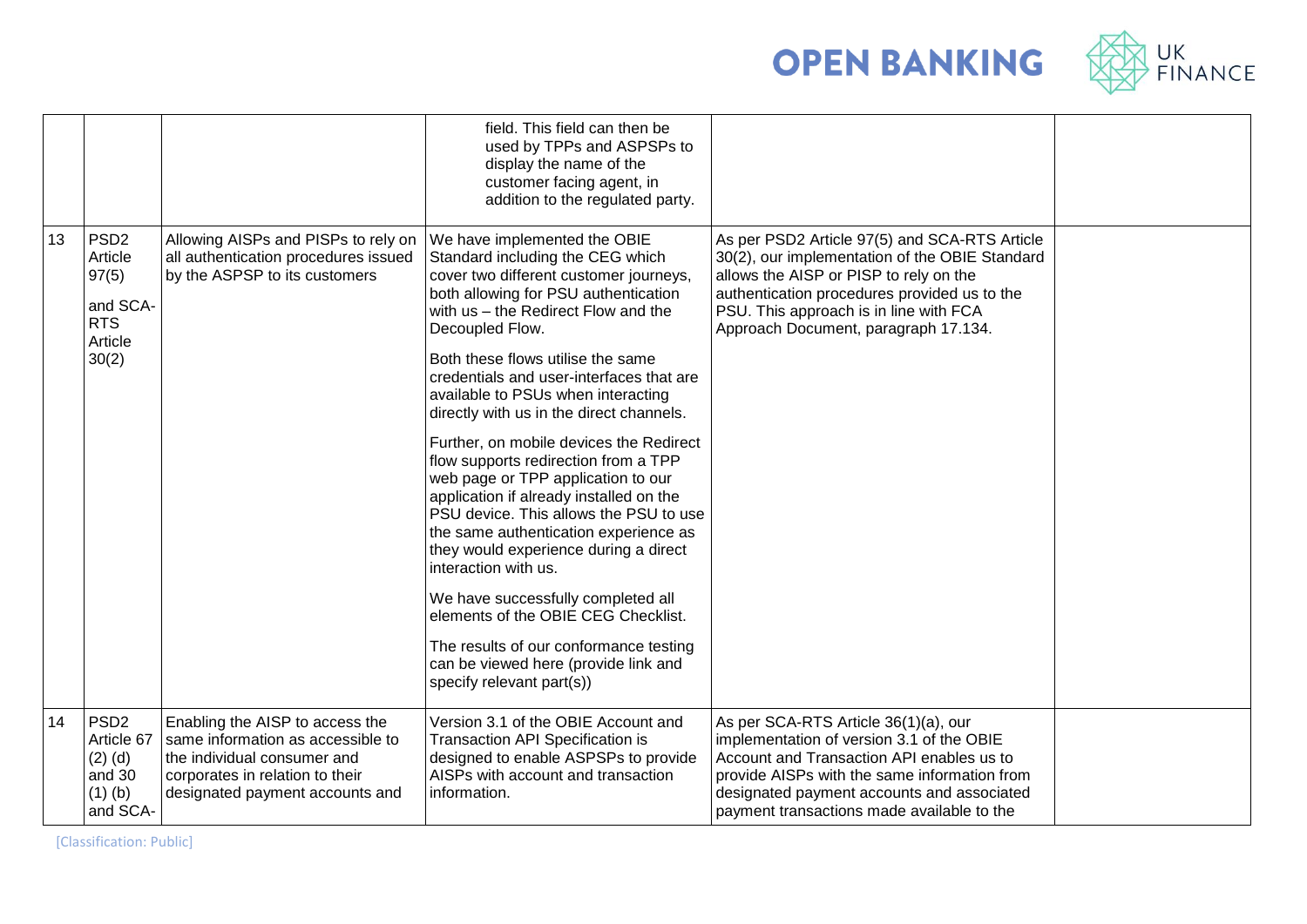

| <b>OPEN BANKING</b> |  |
|---------------------|--|
|---------------------|--|

| <b>RTS</b><br>Article 36<br>$(1)$ (a) | associated payment transactions | Version 3.1 includes the following data<br>fields:<br>Accounts (list of accounts<br>associated with the PSU, including<br>name of account holder)<br>Balances (list of balances for each<br>account)                                                                                                                                                                                                                                                                                                                                                                                                                                                                                    | PSU when directly requesting access to the<br>account information.<br>AISPs can use the dedicated interface to<br>access:<br>information relating to the account, including:<br>the name(s) of the account holder(s)<br>$\bullet$<br>the account number                                                                                                                                                                                                              |  |
|---------------------------------------|---------------------------------|-----------------------------------------------------------------------------------------------------------------------------------------------------------------------------------------------------------------------------------------------------------------------------------------------------------------------------------------------------------------------------------------------------------------------------------------------------------------------------------------------------------------------------------------------------------------------------------------------------------------------------------------------------------------------------------------|----------------------------------------------------------------------------------------------------------------------------------------------------------------------------------------------------------------------------------------------------------------------------------------------------------------------------------------------------------------------------------------------------------------------------------------------------------------------|--|
|                                       |                                 | Transactions (list of transactions for<br>a selected date range, including<br>date, reference, amount)<br>In addition, the specification provides<br>AISPs access to:<br><b>Future Dated Payments</b><br><b>Direct Debits</b><br><b>Standing Orders</b><br><b>Beneficiaries</b><br>Statements (e.g. where transactions<br>are grouped together within an<br>overall statement)<br>Party (contact details for logged in<br>user and/or name of account<br>holder(s))<br>Products (fees, charges and<br>benefits relating to the account)<br>We have successfully run the OBIE<br>Functional Conformance Tool and<br>passed all required tests.<br>The results of our conformance testing | transaction data, which is provided to the<br>$\bullet$<br>same level of granularity and covers the<br>same time periods as is available to our<br>customers when they access their account<br>directly. This time period is [X years].<br>As per SCA-RTS Article 30(1)(b) the dedicated<br>interface enables AISPs to communicate<br>securely to request and receive information on<br>our payment accounts. Secure communication<br>is detailed further in row 19. |  |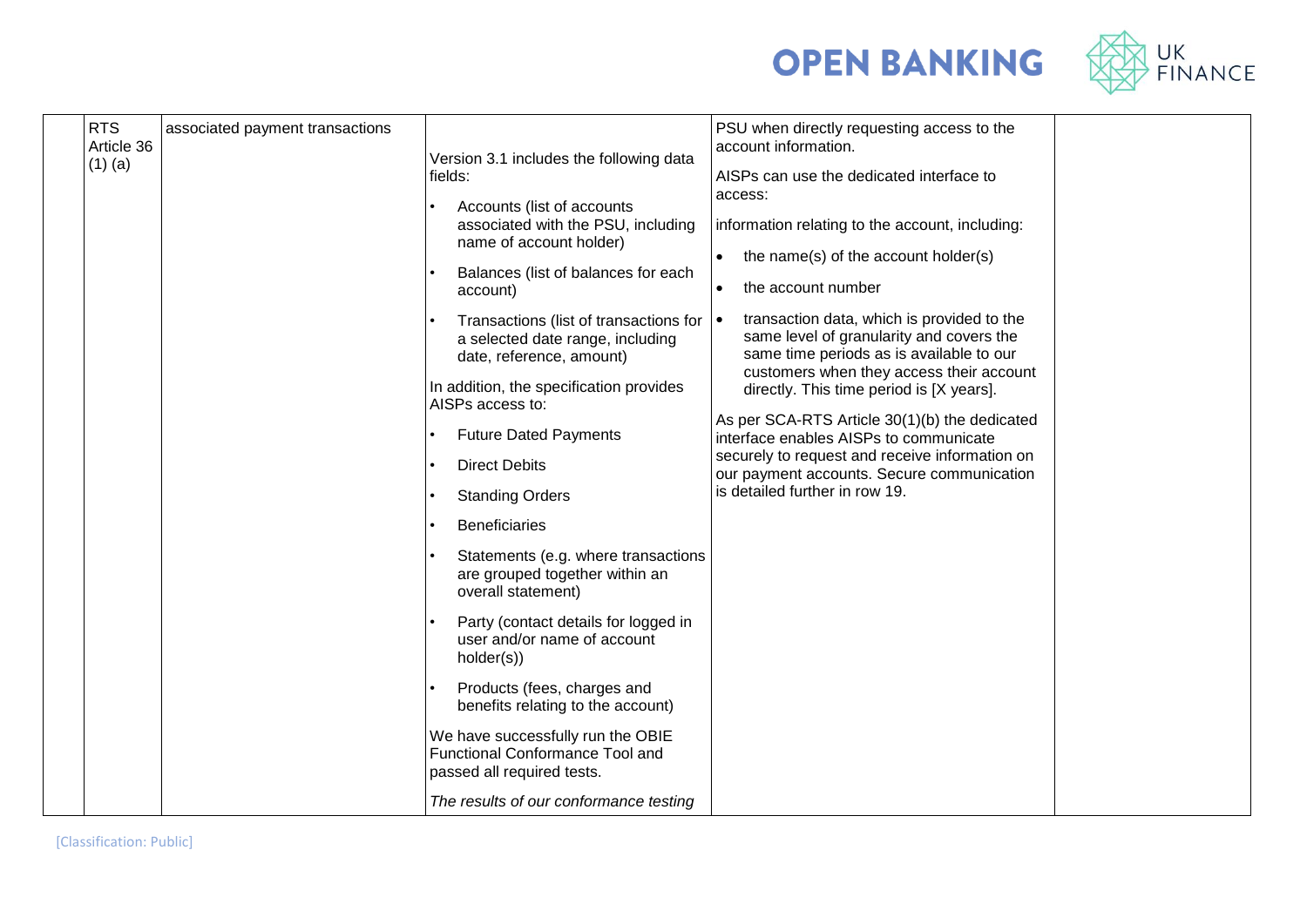



|    |                                                                           |                                                                                                                                                              | can be viewed here (provide link and<br>specify relevant part(s)).                                                                                                                                                                                                                                                                                                                                                                                                                                                                                          |                                                                                                                                                                                                                                                                                                                                                                                                                                                                                                                                                                                                                                                                                                                                                                                                                    |  |
|----|---------------------------------------------------------------------------|--------------------------------------------------------------------------------------------------------------------------------------------------------------|-------------------------------------------------------------------------------------------------------------------------------------------------------------------------------------------------------------------------------------------------------------------------------------------------------------------------------------------------------------------------------------------------------------------------------------------------------------------------------------------------------------------------------------------------------------|--------------------------------------------------------------------------------------------------------------------------------------------------------------------------------------------------------------------------------------------------------------------------------------------------------------------------------------------------------------------------------------------------------------------------------------------------------------------------------------------------------------------------------------------------------------------------------------------------------------------------------------------------------------------------------------------------------------------------------------------------------------------------------------------------------------------|--|
| 15 | Article<br>36(1)(c)                                                       | SCA-RTS Enabling the ASPSP to send, upon<br>request, an immediate confirmation<br>yes/no to the PSP (PISP and CBPII)<br>on whether there are funds available | Version 3.1 of the OBIE Confirmation of<br>Funds API Specification is designed to<br>enable provision by the ASPSP of a<br>"True" or "false" answer (which should<br>be read as 'yes'/ 'no' answer) when a<br>PISP or a CBPII submits to an ASPSP a<br>request for confirmation of availability of<br>funds on a PSUs payment account.<br>We have successfully run the OBIE<br>functional conformance tool and passed<br>all required tests.<br>The results of our conformance testing<br>can be viewed here (provide link and<br>specify relevant part(s)) | Our implementation of version 3.1 of the OBIE<br>Confirmation of Funds API Specification,<br>enables us to comply with SCA-RTS Article<br>$36(1)(c)$ .<br>As per paragraph 22 of the EBA Opinion on the<br>implementation of the RTS on SCA and CSC,<br>we have implemented this for requests from<br>both CBPIIs and PISPs.<br>For CBPIIs, once the PSU has provided us with<br>their explicit consent for a particular CBPII (as<br>per PSD2 Article 65(1)(b)), upon receipt of a<br>confirmation of funds request from that CBPII,<br>we respond immediately with a "true"="yes" or<br>"false"= "no" answer for the amount in question.<br>For PISPs, upon receipt of a confirmation of<br>funds request, we respond immediately with a<br>"true = yes" or "false" = "no" answer for the<br>amount in question. |  |
| 16 | PSD <sub>2</sub><br>Article<br>$97(2)$ and<br><b>SCA-RTS</b><br>Article 5 | Enabling the dynamic linking to a<br>specific amount and payee, including<br>batch payments                                                                  | We have implemented version 3.1 of<br>the OBIE Payment Initiation API<br>Specification, which is designed to<br>provide PISPs with APIs to create<br>(POST) a consent to make a payment<br>and then subsequently (once the PSU<br>has been authenticated) to initiate the<br>payment.<br>The standard results in the generation<br>of a number of unique identifiers (e.g.<br>payment id, the payment consent id,<br>access token and a signature of the<br>entire message body). These identifiers<br>are bound to the payee and amount                    | As per PSD2 Article 97(2) our implementation of<br>the OBIE Standard ensures that SCA for PIS<br>includes elements which dynamically link the<br>transaction to a specific amount and a specific<br>payee.<br>As per, SCA-RTS Article 5, we can confirm that:<br>the payer is made aware of the amount of<br>the payment transaction and of the payee<br>during the customer journey;<br>any change to the amount or the payee<br>results in the invalidation of the<br>authentication code generated.                                                                                                                                                                                                                                                                                                             |  |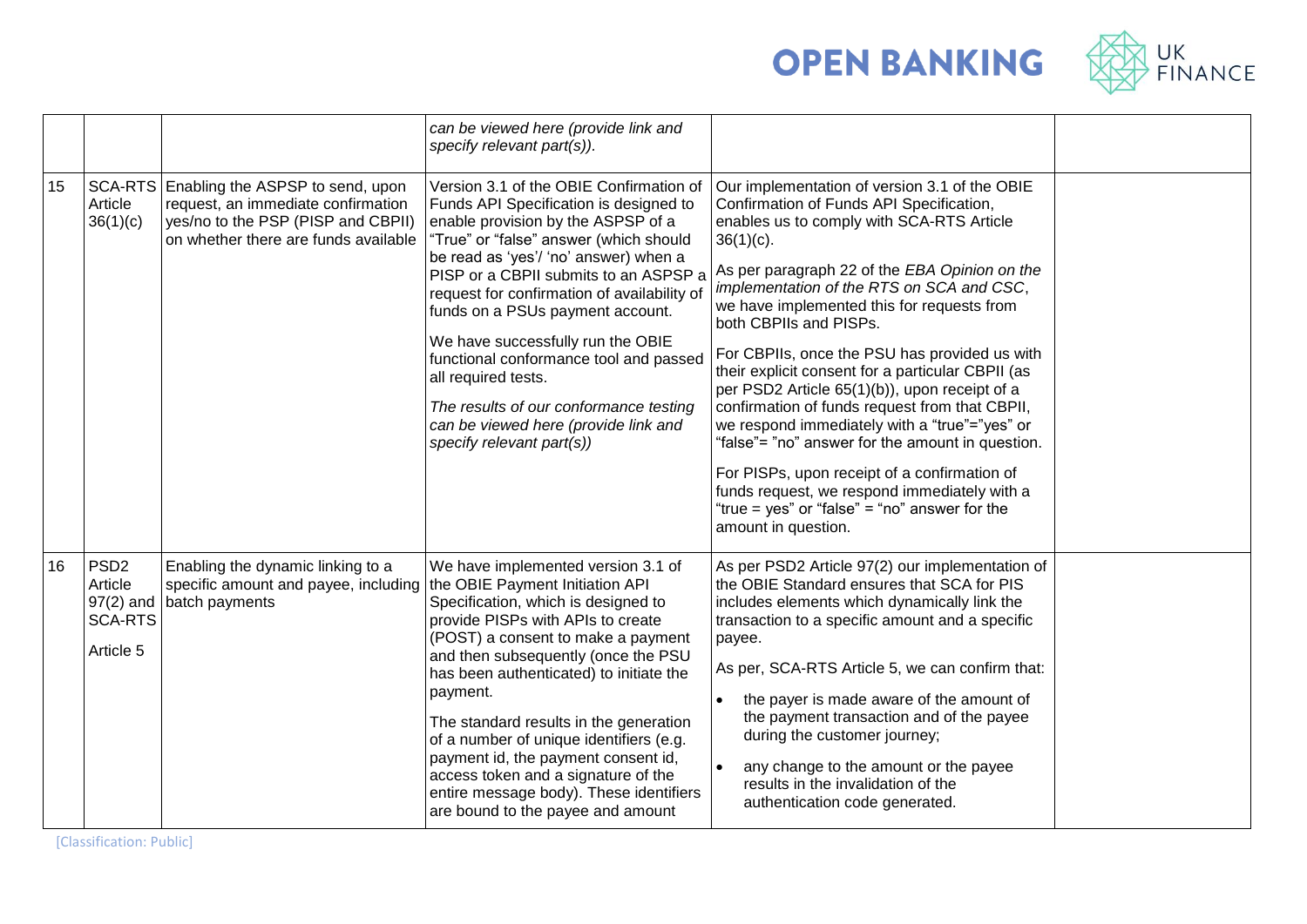



|    |                                                                             |                                                                                                                                                                    | when authentication takes place.<br>Our implementation treats the message<br>signature of the payment response<br>message as the authorisation code<br>used to dynamically link the payee and<br>amount using a standard, cryptographic<br>function.<br>We have successfully run the OBIE<br><b>Functional Conformance Tool and</b><br>passed all required tests.<br>The results of our conformance testing<br>can be viewed here (provide link and<br>specify relevant part(s))                             | Our implementation of the OBIE Standard is<br>aligned with recital 4 of the SCA-RTS, i.e.<br>dynamic linking is based on cryptographically<br>underpinned validity assertions using keys or<br>cryptographic material stored in the<br>authentication elements, and meeting the SCA-<br>RTS security requirements.                                                                                                                                                                                                                                                                                                                                              |  |
|----|-----------------------------------------------------------------------------|--------------------------------------------------------------------------------------------------------------------------------------------------------------------|--------------------------------------------------------------------------------------------------------------------------------------------------------------------------------------------------------------------------------------------------------------------------------------------------------------------------------------------------------------------------------------------------------------------------------------------------------------------------------------------------------------|-----------------------------------------------------------------------------------------------------------------------------------------------------------------------------------------------------------------------------------------------------------------------------------------------------------------------------------------------------------------------------------------------------------------------------------------------------------------------------------------------------------------------------------------------------------------------------------------------------------------------------------------------------------------|--|
| 17 | Articles<br>$30(2)$ ,<br>32(3),<br>18(2)(c)(v)<br>) and $(vi)$<br>and 18(3) | SCA-RTS Enabling the ASPSP to apply the<br>same exemptions from SCA for<br>transactions initiated by PISPs as<br>when the PSU interacts directly with<br>the ASPSP | For all payment types where we require<br>a PSU to undergo SCA in our direct<br>interface, we also require SCA via a<br>PISP initiation. Where SCA is not<br>required in the direct interface due to an<br>exemption, SCA is not required for the<br>equivalent payment via a PISP.                                                                                                                                                                                                                          | This approach is consistent with the SCA-RTS.                                                                                                                                                                                                                                                                                                                                                                                                                                                                                                                                                                                                                   |  |
| 18 | Article 4                                                                   | SCA-RTS Enabling strong customer<br>authentication composed of two<br>different elements                                                                           | We have implemented redirection as<br>part of our dedicated interface so that<br>SCA is undertaken in our domain, rather<br>than the TPPs domain.<br>For all personal and business<br>customers using mobile phones, we<br>allow biometric authentication (as an<br>'inherence' factor) and device<br>possession (as a 'possession' factor).<br>In all other cases, including where a<br>PSU does not have a mobile app, we<br>require a combination of username and<br>password (as 'knowledge' factor) and | As such, our dedicated interface enables SCA of<br>PSUs that access their accounts via AISPs or<br>initiate a payment via a PISPs or provide us with<br>explicit consent to respond to specific CBPII<br>confirmation of funds requests (prior to the first<br>request).<br>The SCA we require for PSUs accessing their<br>via a TPP meets requirements of SCA-RTS<br>Article 4, including compliance with PSD2 Article<br>$97(1)$ – as the authentication is based on two or<br>more elements which are categorised as<br>knowledge, possession and inherence and SCA<br>results in the generation of an authentication<br>code (which meets SCA-RTS Article 4 |  |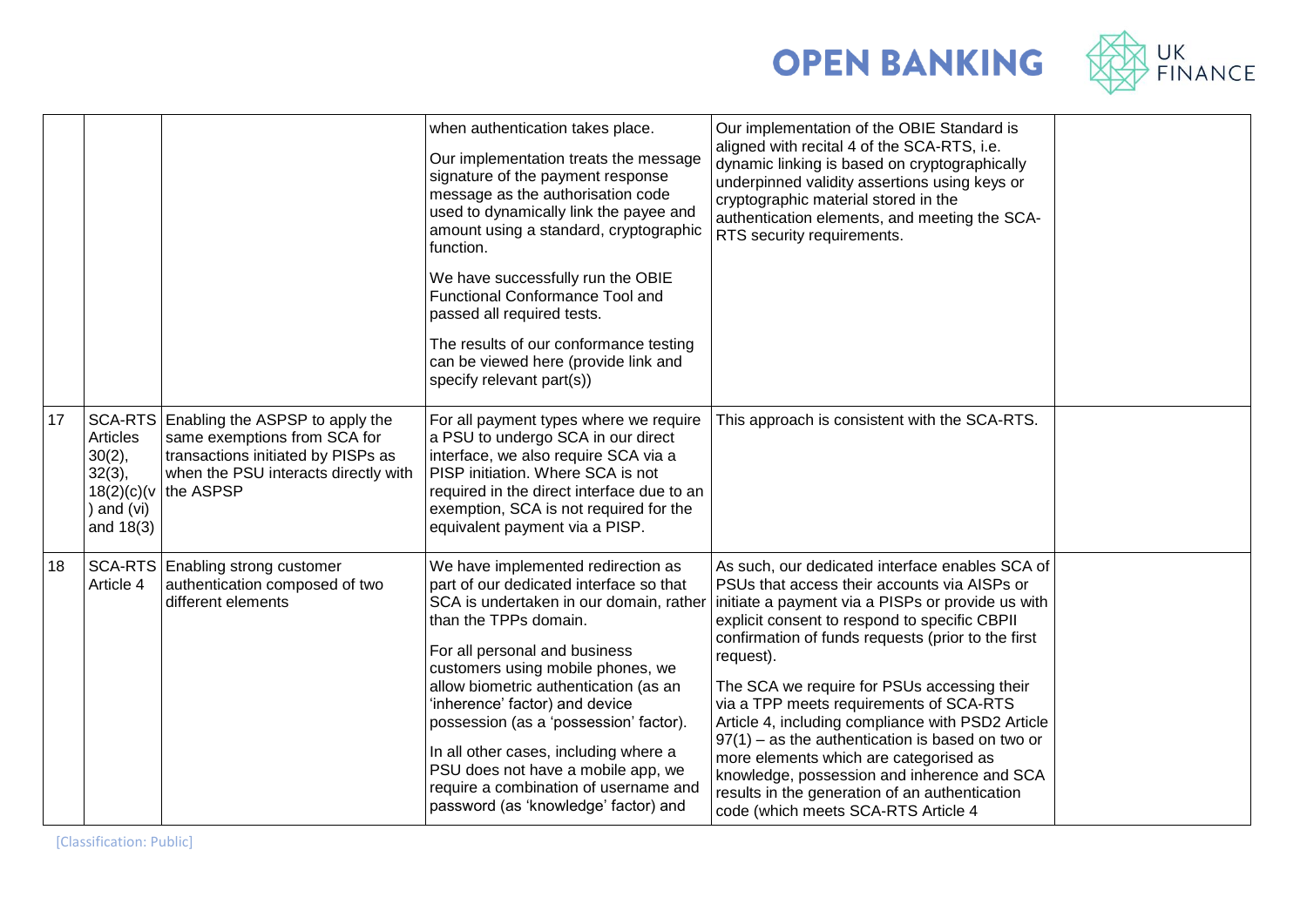



|    |                     |                                                                                                                                                                                | one-time password via either SMS or<br>Pin Sentry (as 'possession' factor).                                                                                                                                                                                                                                                                                                                                                                                                                                                                                                                                                                                                                                                                                                                                                                                                                                                                                                                                                                                                                                                           | requirements).                                                                                                                                                                                                                                |  |
|----|---------------------|--------------------------------------------------------------------------------------------------------------------------------------------------------------------------------|---------------------------------------------------------------------------------------------------------------------------------------------------------------------------------------------------------------------------------------------------------------------------------------------------------------------------------------------------------------------------------------------------------------------------------------------------------------------------------------------------------------------------------------------------------------------------------------------------------------------------------------------------------------------------------------------------------------------------------------------------------------------------------------------------------------------------------------------------------------------------------------------------------------------------------------------------------------------------------------------------------------------------------------------------------------------------------------------------------------------------------------|-----------------------------------------------------------------------------------------------------------------------------------------------------------------------------------------------------------------------------------------------|--|
|    |                     |                                                                                                                                                                                | We apply this equally whether the PSU<br>is accessing their account directly or via<br>a TPP.                                                                                                                                                                                                                                                                                                                                                                                                                                                                                                                                                                                                                                                                                                                                                                                                                                                                                                                                                                                                                                         |                                                                                                                                                                                                                                               |  |
| 19 | Articles<br>28 & 35 | SCA-RTS Enabling a secure data exchange<br>between the ASPSP and the PISP,<br>AISP and CBPII mitigating the risk<br>for any misdirection of<br>communication to other parties. | We have implemented the Open<br><b>Banking Security Profile Implementer's</b><br>Draft v1.1.2 which is based on proven<br>good practice of layered security.<br>This profile requires the use of Mutually<br>Authenticated TLS 1.2 at the transport<br>layer to ensure that the two<br>communicating parties can identify each<br>other, specifically with the TPP using a<br>QWAC eiDAS certificate.<br>This communication channel is<br>encrypted, to ensure that messages are<br>only sent to the intended recipient and<br>accordingly to minimise the risk of<br>misdirection or interception.<br>At the application layer, the profile<br>utilises OpenID Connect to ensure that<br>the two communicating parties are<br>identified, and is based on the Open ID<br>Foundation's Financial Grade API<br>(FAPI) security profile to further secure<br>the layer.<br>We also employ other mechanisms<br>(such as message signing, using party<br>identifiers in message headers) to<br>provide a "defence in depth" against<br>misdirected messages.<br>We have successfully run the OBIE<br>Security Conformance tool and passed | Our implementation of this specification ensures<br>a secure data exchange between us and the<br>PISP, AISP and CBPII and mitigates the risk for<br>any misdirection of communication to other<br>parties, as per SCA-RTS Articles 28 and 35. |  |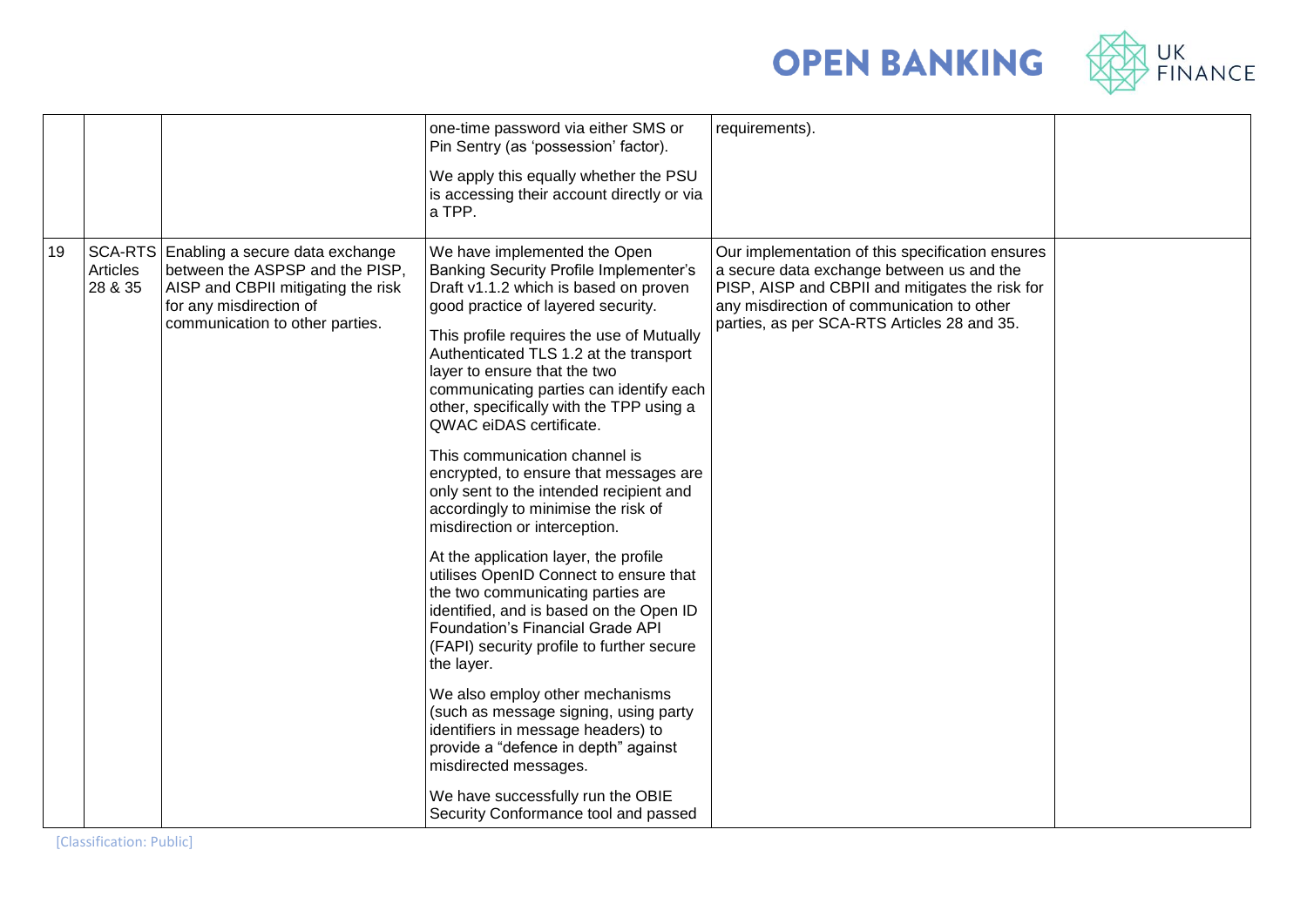



|    |                                                                                          |                                                                                                                                                             | all required tests.<br>The results of our conformance testing<br>can be viewed here (provide link and<br>specify relevant part(s)).                                                       |                                                                                                                                                                                                                                                                                                                                                                                                                                                                                                                                                                                                                    |  |
|----|------------------------------------------------------------------------------------------|-------------------------------------------------------------------------------------------------------------------------------------------------------------|-------------------------------------------------------------------------------------------------------------------------------------------------------------------------------------------|--------------------------------------------------------------------------------------------------------------------------------------------------------------------------------------------------------------------------------------------------------------------------------------------------------------------------------------------------------------------------------------------------------------------------------------------------------------------------------------------------------------------------------------------------------------------------------------------------------------------|--|
| 20 | PSD <sub>2</sub><br>Article<br>97(3)<br><b>SCA-RTS</b><br>Articles<br>30(2)(c)<br>and 35 | Ensuring security at transport and<br>application level                                                                                                     | The OBIE Standard does not currently<br>support Embedded flows.<br>The Redirect and Decoupled flows in<br>the standard do not require the PSU's<br>credentials to be shared with any TPP. | As per PSD2, Article 97(3), we have robust<br>measures in place to protect the confidentiality<br>and integrity of payment service users'<br>personalised security credentials.<br>We have implemented redirection for<br>authentication so the SCA-RTS Article 30(2)(c)<br>obligation 'the integrity and confidentiality' of the<br>personalised security credentials and of<br>authentication codes transmitted by or through<br>the PISP or the AISP shall be ensured' is not<br>relevant.                                                                                                                      |  |
| 21 | PSD <sub>2</sub><br>Article<br>97(3)<br><b>SCA-RTS</b><br>Articles<br>22, 35<br>and 3    | Supporting the needs to mitigate the<br>risk for fraud, have reliable and<br>auditable exchanges and enable<br>providers to monitor payment<br>transactions |                                                                                                                                                                                           | As above, we have robust measures in place to<br>protect the confidentiality and integrity of PSU's<br>personalised security credentials.<br>Other requirements are not relevant as the<br>dedicated interface implements redirection.<br>As per SCA-RTS Article 22, we mask security<br>credentials when displayed to the PSU and do<br>not store these in plain text. We also employ<br>robust systems and processes to protect these<br>and all secret cryptographic material.<br>As per SCA-RTS Article 3, we perform a regular<br>audit of our security measures and will make<br>these available on request. |  |
| 22 | Article 29                                                                               | SCA-RTS Allowing for traceability                                                                                                                           | We have implemented Version 3.1 of<br>the OBIE API Specification which<br>requires that messages between PISPs<br>and ASPSPs are digitally signed using                                   | Our implementation of the standard enables us<br>to meet SCA-RTS Article 29 requirements for<br>traceability.                                                                                                                                                                                                                                                                                                                                                                                                                                                                                                      |  |